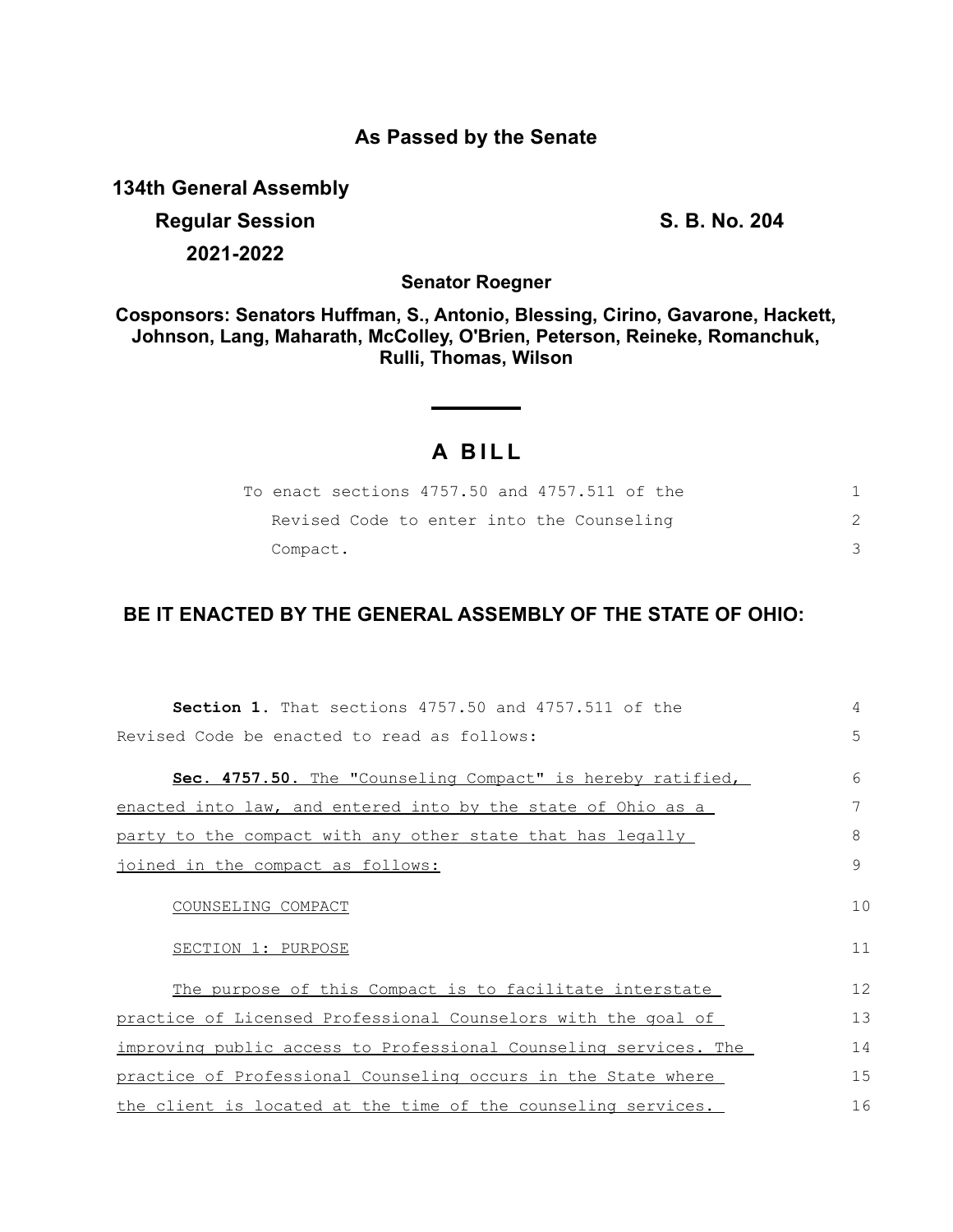| The Compact preserves the regulatory authority of States to      | 17 |
|------------------------------------------------------------------|----|
| protect public health and safety through the current system of   | 18 |
| State licensure.                                                 | 19 |
| This Compact is designed to achieve the following                | 20 |
| objectives:                                                      | 21 |
| A. Increase public access to Professional Counseling             | 22 |
| services by providing for the mutual recognition of other Member | 23 |
| State licenses;                                                  | 24 |
| B. Enhance the States' ability to protect the public's           | 25 |
| health and safety;                                               | 26 |
| C. Encourage the cooperation of Member States in                 | 27 |
| requlating multistate practice for Licensed Professional         | 28 |
| Counselors;                                                      | 29 |
| D. Support spouses of relocating Active Duty Military            | 30 |
| personnel;                                                       | 31 |
| E. Enhance the exchange of licensure, investigative, and         | 32 |
| disciplinary information among Member States;                    | 33 |
| F. Allow for the use of Telehealth technology to                 | 34 |
| facilitate increased access to Professional Counseling services; | 35 |
| G. Support the uniformity of Professional Counseling             | 36 |
| licensure requirements throughout the States to promote public   | 37 |
| safety and public health benefits;                               | 38 |
| H. Invest all Member States with the authority to hold a         | 39 |
| Licensed Professional Counselor accountable for meeting all      | 40 |
| State practice laws in the State in which the client is located  | 41 |
| at the time care is rendered through the mutual recognition of   | 42 |
| Member State licenses;                                           | 43 |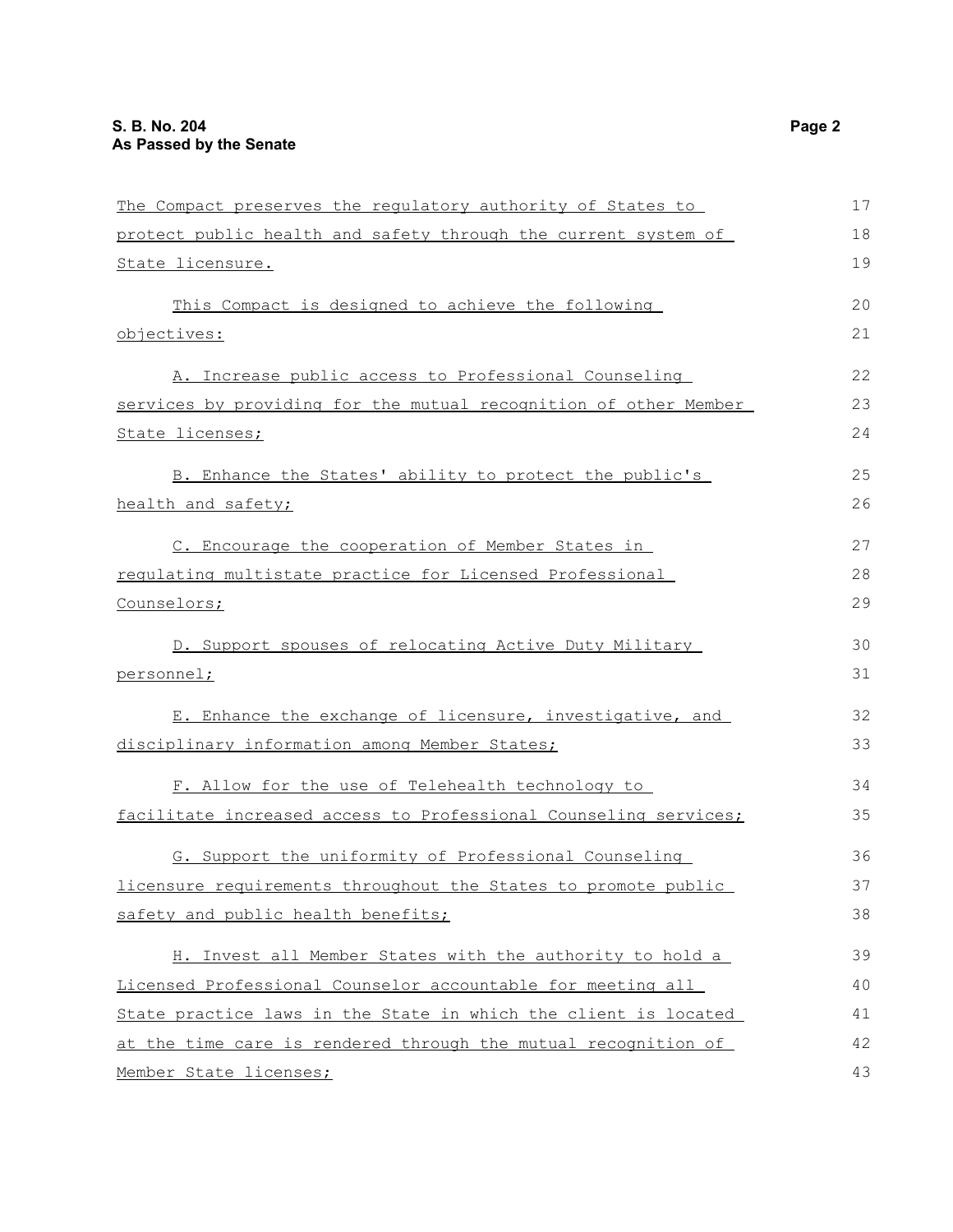| I. Eliminate the necessity for licenses in multiple             | 44 |
|-----------------------------------------------------------------|----|
| States; and                                                     | 45 |
| J. Provide opportunities for interstate practice by             | 46 |
| Licensed Professional Counselors who meet uniform licensure     | 47 |
| requirements.                                                   | 48 |
| SECTION 2. DEFINITIONS                                          | 49 |
| As used in this Compact, and except as otherwise provided,      | 50 |
| the following definitions shall apply:                          | 51 |
| A. "Active Duty Military" means full-time duty status in        | 52 |
| the active uniformed service of the United States, including    | 53 |
| members of the National Guard and Reserve on active duty orders | 54 |
| pursuant to 10 U.S.C. Chapters 1209 and 1211.                   | 55 |
| B. "Adverse Action" means any administrative, civil,            | 56 |
| equitable or criminal action permitted by a State's laws which  | 57 |
| is imposed by a licensing board or other authority against a    | 58 |
| Licensed Professional Counselor, including actions against an   | 59 |
| individual's license or Privilege to Practice such as           | 60 |
| revocation, suspension, probation, monitoring of the licensee,  | 61 |
| limitation on the licensee's practice, or any other Encumbrance | 62 |
| on licensure affecting a Licensed Professional Counselor's      | 63 |
| authorization to practice, including issuance of a cease and    | 64 |
| desist action.                                                  | 65 |
| C. "Alternative Program" means a non-disciplinary               | 66 |
| monitoring or practice remediation process approved by a        | 67 |
| Professional Counseling Licensing Board to address Impaired     | 68 |
| Practitioners.                                                  | 69 |
| D. "Continuing Competence/Education" means a requirement,       | 70 |
| as a condition of license renewal, to provide evidence of       | 71 |
| participation in, and/or completion of, educational and         | 72 |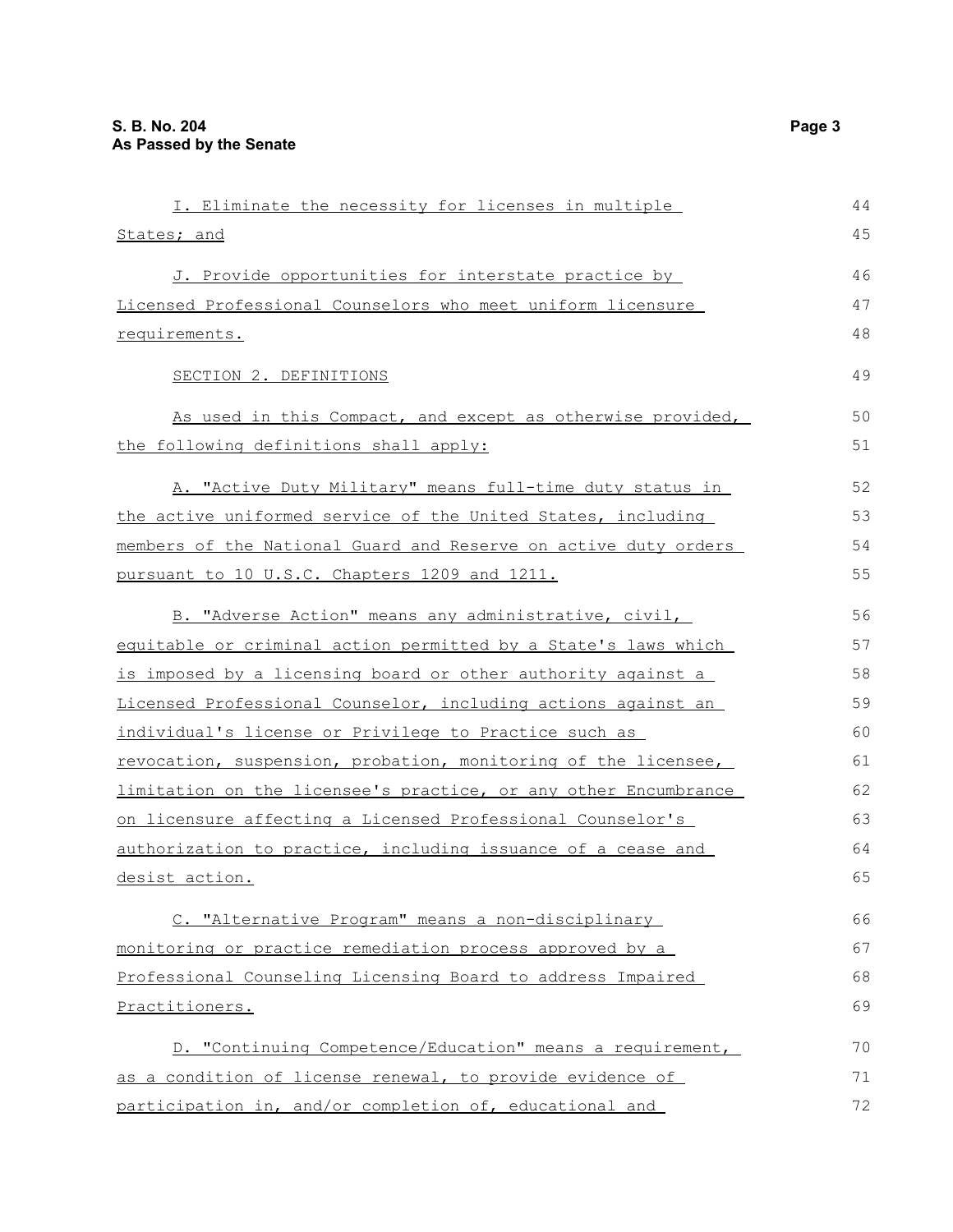| professional activities relevant to practice or area of work.    | 73  |
|------------------------------------------------------------------|-----|
| E. "Counseling Compact Commission" or "Commission" means         | 74  |
| the national administrative body whose membership consists of    | 75  |
| all States that have enacted the Compact.                        | 76  |
| F. "Current Significant Investigative Information" means:        | 77  |
| 1. Investigative Information that a Licensing Board, after       | 78  |
| a preliminary inquiry that includes notification and an          | 79  |
| opportunity for the Licensed Professional Counselor to respond,  | 80  |
| if required by State law, has reason to believe is not           | 81  |
| groundless and, if proved true, would indicate more than a minor | 82  |
| infraction; or                                                   | 83  |
| 2. Investigative Information that indicates that the             | 84  |
| Licensed Professional Counselor represents an immediate threat   | 85  |
| to public health and safety regardless of whether the Licensed   | 86  |
| Professional Counselor has been notified and had an opportunity  | 87  |
| <u>to respond.</u>                                               | 88  |
| G. "Data System" means a repository of information about         | 89  |
| Licensees, including, but not limited to, continuing education,  | 90  |
| examination, licensure, investigative, Privilege to Practice and | 91  |
| Adverse Action information.                                      | 92  |
| H. "Encumbered License" means a license in which an              | 93  |
| Adverse Action restricts the practice of licensed Professional   | 94  |
| Counseling by the Licensee and said Adverse Action has been      | 95  |
| reported to the National Practitioners Data Bank (NPDB).         | 96  |
| I. "Encumbrance" means a revocation or suspension of, or         | 97  |
| any limitation on, the full and unrestricted practice of         | 98  |
| Licensed Professional Counseling by a Licensing Board.           | 99  |
| J. "Executive Committee" means a group of directors              | 100 |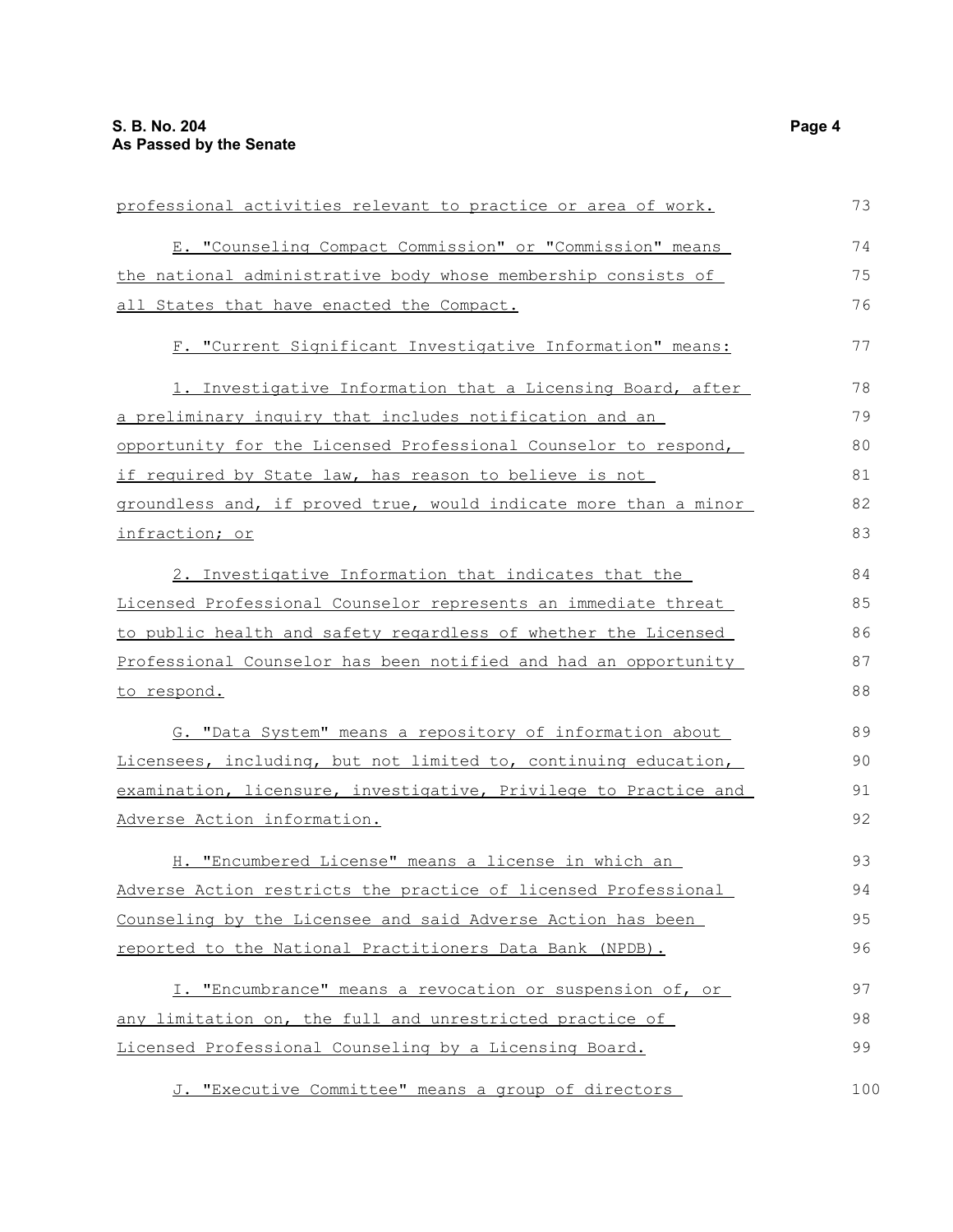elected or appointed to act on behalf of, and within the powers granted to them by, the Commission. K. "Home State" means the Member State that is the Licensee's primary State of residence. L. "Impaired Practitioner" means an individual who has a condition(s) that may impair their ability to practice as a Licensed Professional Counselor without some type of intervention and may include, but are not limited to, alcohol and drug dependence, mental health impairment, and neurological or physical impairments. M. "Investigative Information" means information, records, and documents received or generated by a Professional Counseling Licensing Board pursuant to an investigation. N. "Jurisprudence Requirement" if required by a Member State, means the assessment of an individual's knowledge of the laws and Rules governing the practice of Professional Counseling in a State. O. "Licensed Professional Counselor" means a counselor licensed by a Member State, regardless of the title used by that State, to independently assess, diagnose, and treat behavioral health conditions. P. "Licensee" means an individual who currently holds an authorization from the State to practice as a Licensed Professional Counselor. Q. "Licensing Board" means the agency of a State, or equivalent, that is responsible for the licensing and regulation of Licensed Professional Counselors. R. "Member State" means a State that has enacted the 101 102 103 104 105 106 107 108 109 110 111 112 113 114 115 116 117 118 119 120 121 122 123 124 125 126 127 128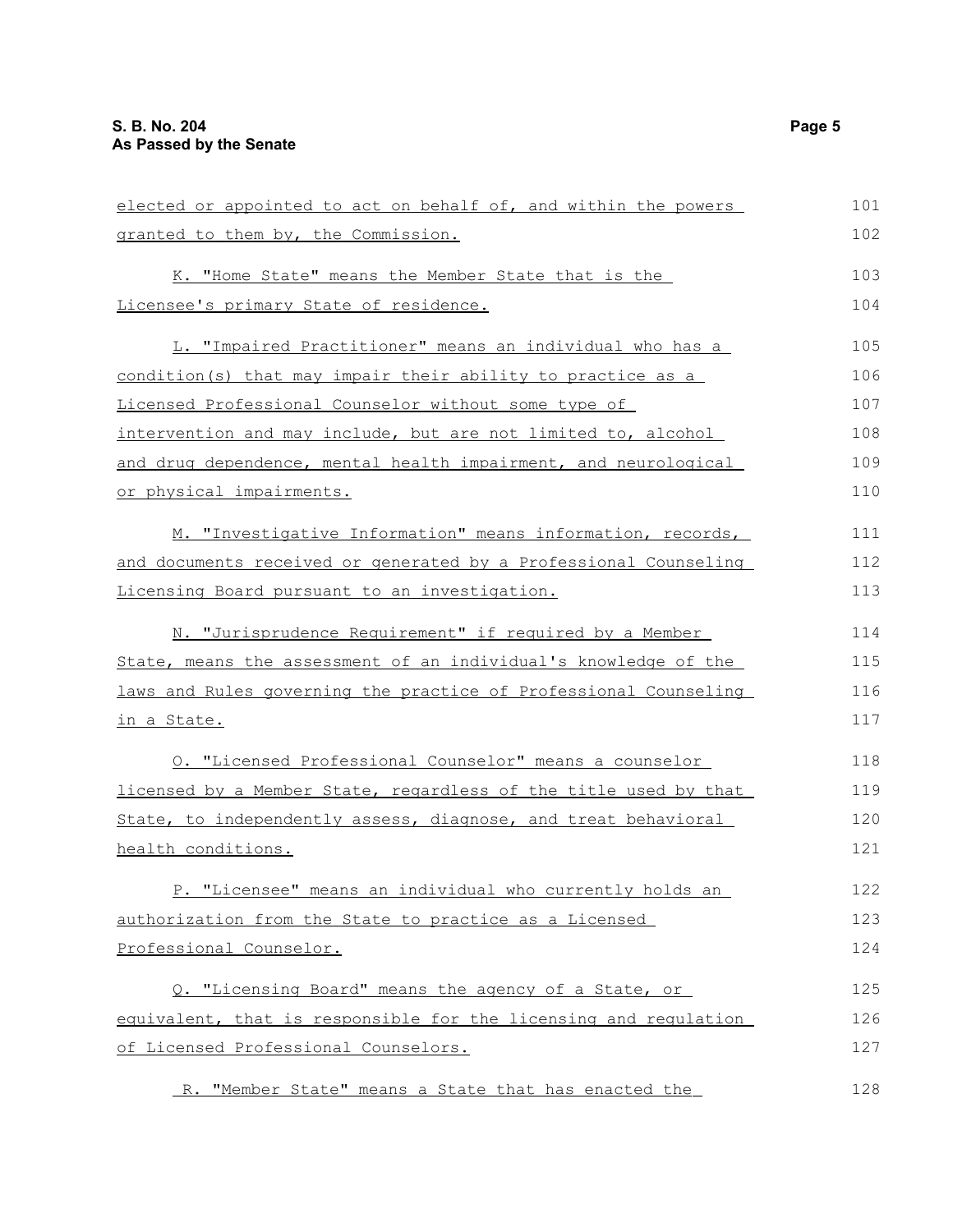| Compact.                                                         | 129 |
|------------------------------------------------------------------|-----|
| S. "Privilege to Practice" means a legal authorization,          | 130 |
| which is equivalent to a license, permitting the practice of     | 131 |
| Professional Counseling in a Remote State.                       | 132 |
| T. "Professional Counseling" means the assessment,               | 133 |
| diagnosis, and treatment of behavioral health conditions by a    | 134 |
| Licensed Professional Counselor.                                 | 135 |
| U. "Remote State" means a Member State other than the Home       | 136 |
| State, where a Licensee is exercising or seeking to exercise the | 137 |
| Privilege to Practice.                                           | 138 |
| V. "Rule" means a regulation promulgated by the Commission       | 139 |
| that has the force of law.                                       | 140 |
| W. "Single State License" means a Licensed Professional          | 141 |
| Counselor license issued by a Member State that authorizes       | 142 |
| practice only within the issuing State and does not include a    | 143 |
| Privilege to Practice in any other Member State.                 | 144 |
| X. "State" means any state, commonwealth, district, or           | 145 |
| territory of the United States of America that regulates the     | 146 |
| practice of Professional Counseling.                             | 147 |
| Y. "Telehealth" means the application of telecommunication       | 148 |
| technology to deliver Professional Counseling services remotely  | 149 |
| to assess, diagnose, and treat behavioral health conditions.     | 150 |
| Z. "Unencumbered License" means a license that authorizes        | 151 |
| a Licensed Professional Counselor to engage in the full and      | 152 |
| unrestricted practice of Professional Counseling.                | 153 |
| SECTION 3. STATE PARTICIPATION IN THE COMPACT                    | 154 |
| A. To Participate in the Compact, a State must currently:        | 155 |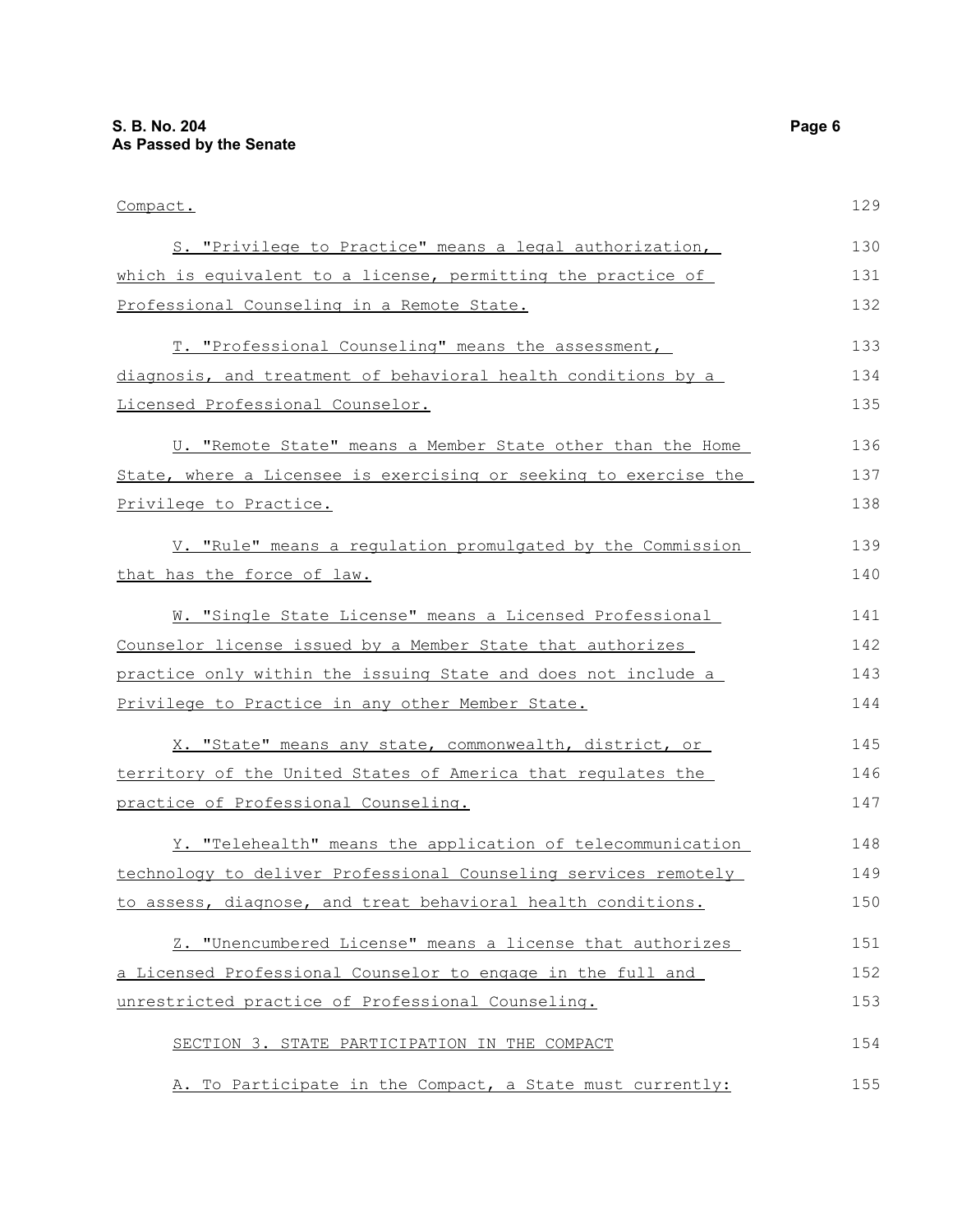| 1. License and requlate Licensed Professional Counselors;        | 156 |
|------------------------------------------------------------------|-----|
| 2. Require Licensees to pass a nationally recognized exam        | 157 |
| approved by the Commission;                                      | 158 |
| 3. Require Licensees to have a 60 semester-hour (or 90           | 159 |
| quarter-hour) master's degree in counseling or 60 semester-hours | 160 |
| (or 90 quarter-hours) of graduate course work including the      | 161 |
| following topic areas:                                           | 162 |
| a. Professional Counseling Orientation and Ethical               | 163 |
| Practice;                                                        | 164 |
| b. Social and Cultural Diversity;                                | 165 |
| c. Human Growth and Development;                                 | 166 |
| d. Career Development;                                           | 167 |
| e. Counseling and Helping Relationships;                         | 168 |
| f. Group Counseling and Group Work;                              | 169 |
| g. Diagnosis and Treatment; Assessment and Testing;              | 170 |
| h. Research and Program Evaluation; and                          | 171 |
| i. Other areas as determined by the Commission.                  | 172 |
| 4. Require Licensees to complete a supervised postgraduate       | 173 |
| professional experience as defined by the Commission;            | 174 |
| 5. Have a mechanism in place for receiving and                   | 175 |
| investigating complaints about Licensees.                        | 176 |
| B. A Member State shall:                                         | 177 |
| 1. Participate fully in the Commission's Data System,            | 178 |
| including using the Commission's unique identifier as defined in | 179 |
| Rules;                                                           | 180 |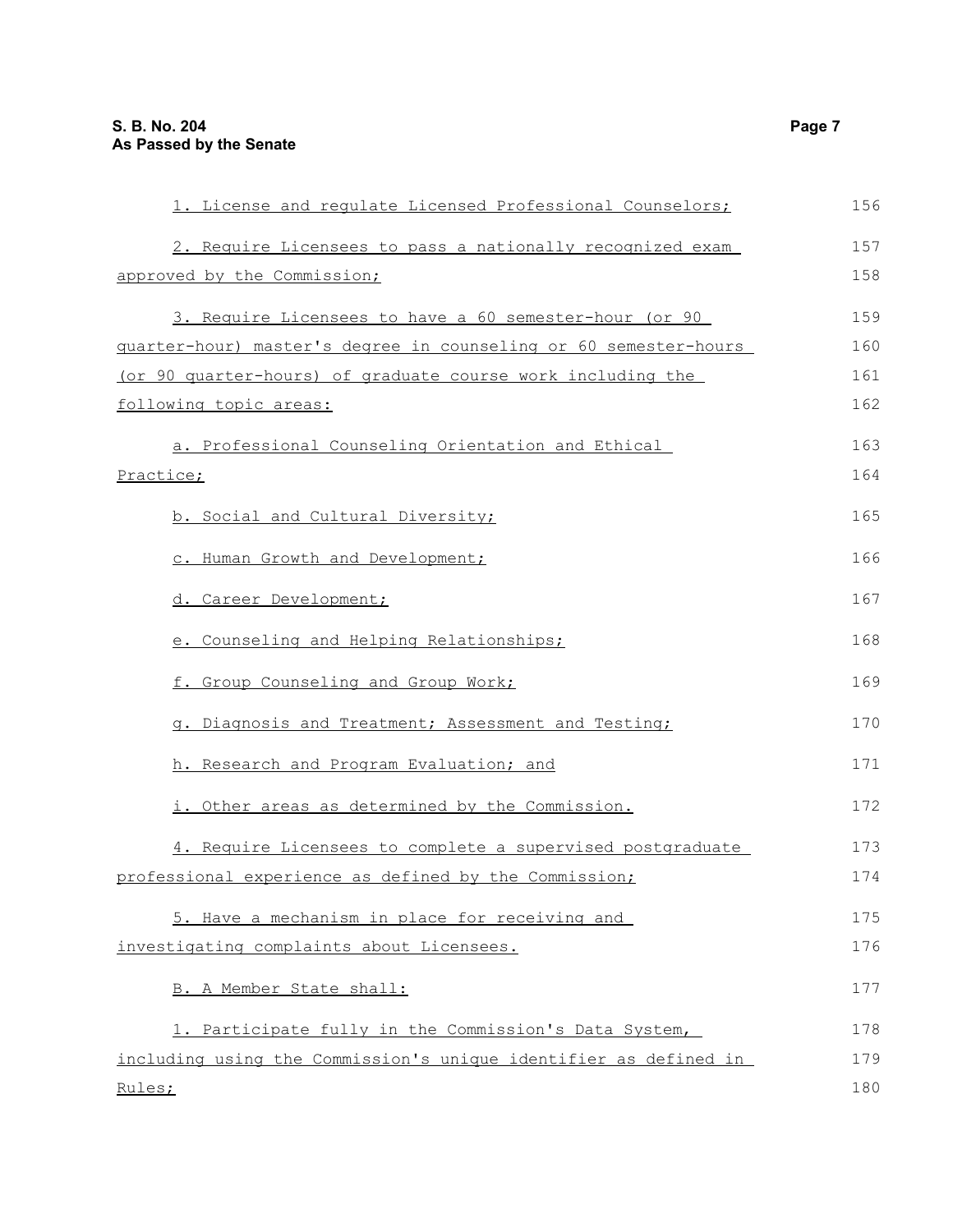| 2. Notify the Commission, in compliance with the terms of        | 181 |
|------------------------------------------------------------------|-----|
| the Compact and Rules, of any Adverse Action or the availability | 182 |
| of Investigative Information regarding a Licensee;               | 183 |
| 3. Implement or utilize procedures for considering the           | 184 |
| criminal history records of applicants for an initial Privilege  | 185 |
| to Practice. These procedures shall include the submission of    | 186 |
| fingerprints or other biometric-based information by applicants  | 187 |
| for the purpose of obtaining an applicant's criminal history     | 188 |
| record information from the Federal Bureau of Investigation and  | 189 |
| the agency responsible for retaining that State's criminal       | 190 |
| records;                                                         | 191 |
| a. A member state must fully implement a criminal                | 192 |
| background check requirement, within a time frame established by | 193 |
| rule, by receiving the results of the Federal Bureau of          | 194 |
| Investigation record search and shall use the results in making  | 195 |
| licensure decisions.                                             | 196 |
| b. Communication between a Member State, the Commission          | 197 |
| and among Member States regarding the verification of            | 198 |
| eligibility for licensure through the Compact shall not include  | 199 |
| any information received from the Federal Bureau of              | 200 |
| Investigation relating to a federal criminal records check       | 201 |
| performed by a Member State under Public Law 92-544.             | 202 |
| 4. Comply with the Rules of the Commission;                      | 203 |
| 5. Require an applicant to obtain or retain a license in         | 204 |
| the Home State and meet the Home State's qualifications for      | 205 |
| licensure or renewal of licensure, as well as all other          | 206 |
| applicable State laws;                                           | 207 |
| 6. Grant the Privilege to Practice to a Licensee holding a       | 208 |
| valid Unencumbered License in another Member State in accordance | 209 |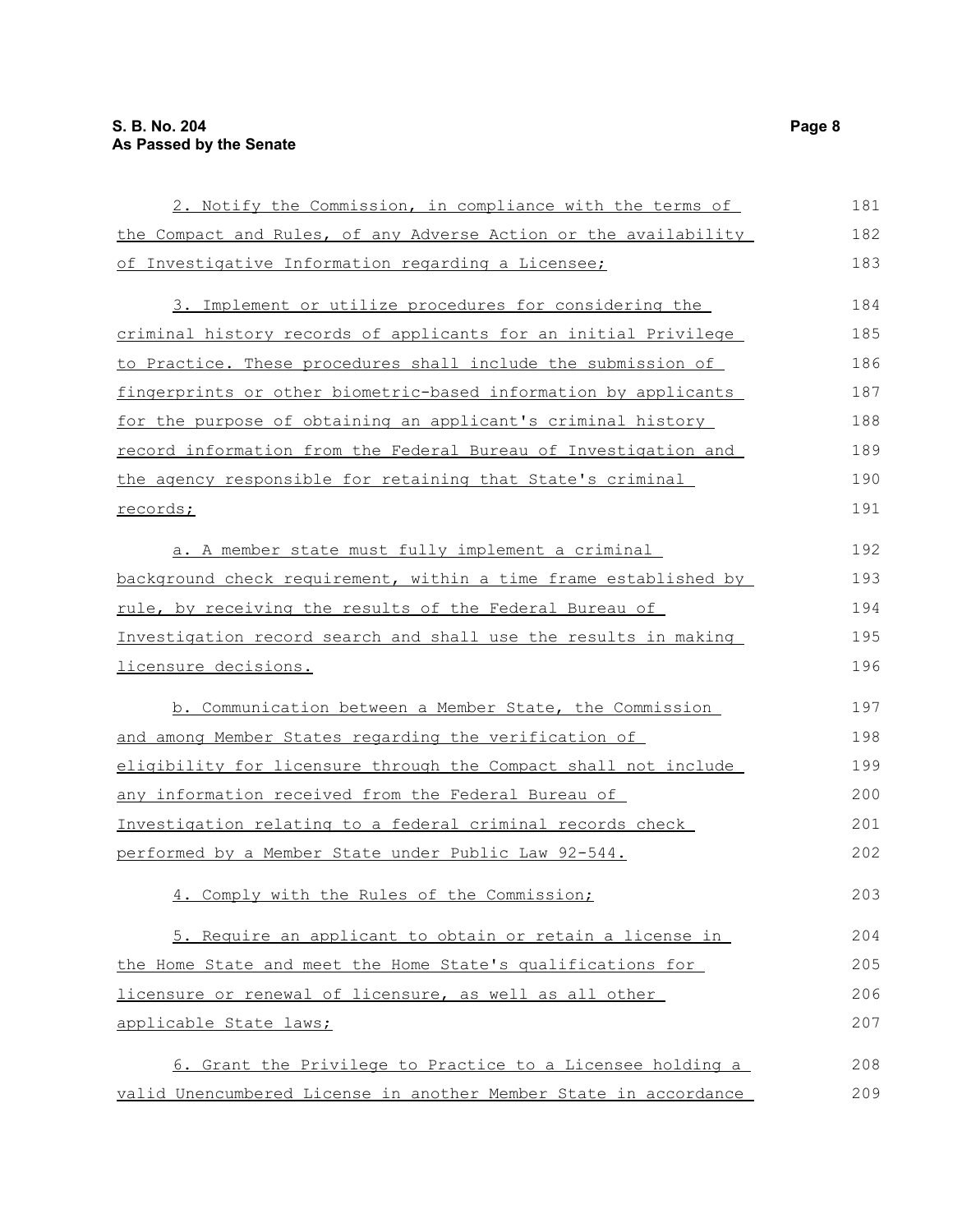| with the terms of the Compact and Rules; and                          | 210 |
|-----------------------------------------------------------------------|-----|
| 7. Provide for the attendance of the State's commissioner             | 211 |
| to the Counseling Compact Commission meetings.                        | 212 |
| C. Member States may charge a fee for granting the                    | 213 |
| Privilege to Practice.                                                | 214 |
| D. Individuals not residing in a Member State shall                   | 215 |
| continue to be able to apply for a Member State's Single State        | 216 |
| License as provided under the laws of each Member State.              | 217 |
| <u>However, the Single State License granted to these individuals</u> | 218 |
| shall not be recognized as granting a Privilege to Practice           | 219 |
| Professional Counseling in any other Member State.                    | 220 |
| E. Nothing in this Compact shall affect the requirements              | 221 |
| established by a Member State for the issuance of a Single State      | 222 |
| <u>License.</u>                                                       | 223 |
| F. A license issued to a Licensed Professional Counselor              | 224 |
| by a Home State to a resident in that State shall be recognized       | 225 |
| <u>by each Member State as authorizing a Licensed Professional</u>    | 226 |
| Counselor to practice Professional Counseling, under a Privilege      | 227 |
| to Practice, in each Member State.                                    | 228 |
| SECTION 4. PRIVILEGE TO PRACTICE                                      | 229 |
| A. To exercise the Privilege to Practice under the terms              | 230 |
| and provisions of the Compact, the Licensee shall:                    | 231 |
| 1. Hold a license in the Home State;                                  | 232 |
| 2. Have a valid United States Social Security Number or               | 233 |
| National Practitioner Identifier;                                     | 234 |
| 3. Be eligible for a Privilege to Practice in any Member              | 235 |
| State in accordance with Section 4(D), (G) and (H);                   | 236 |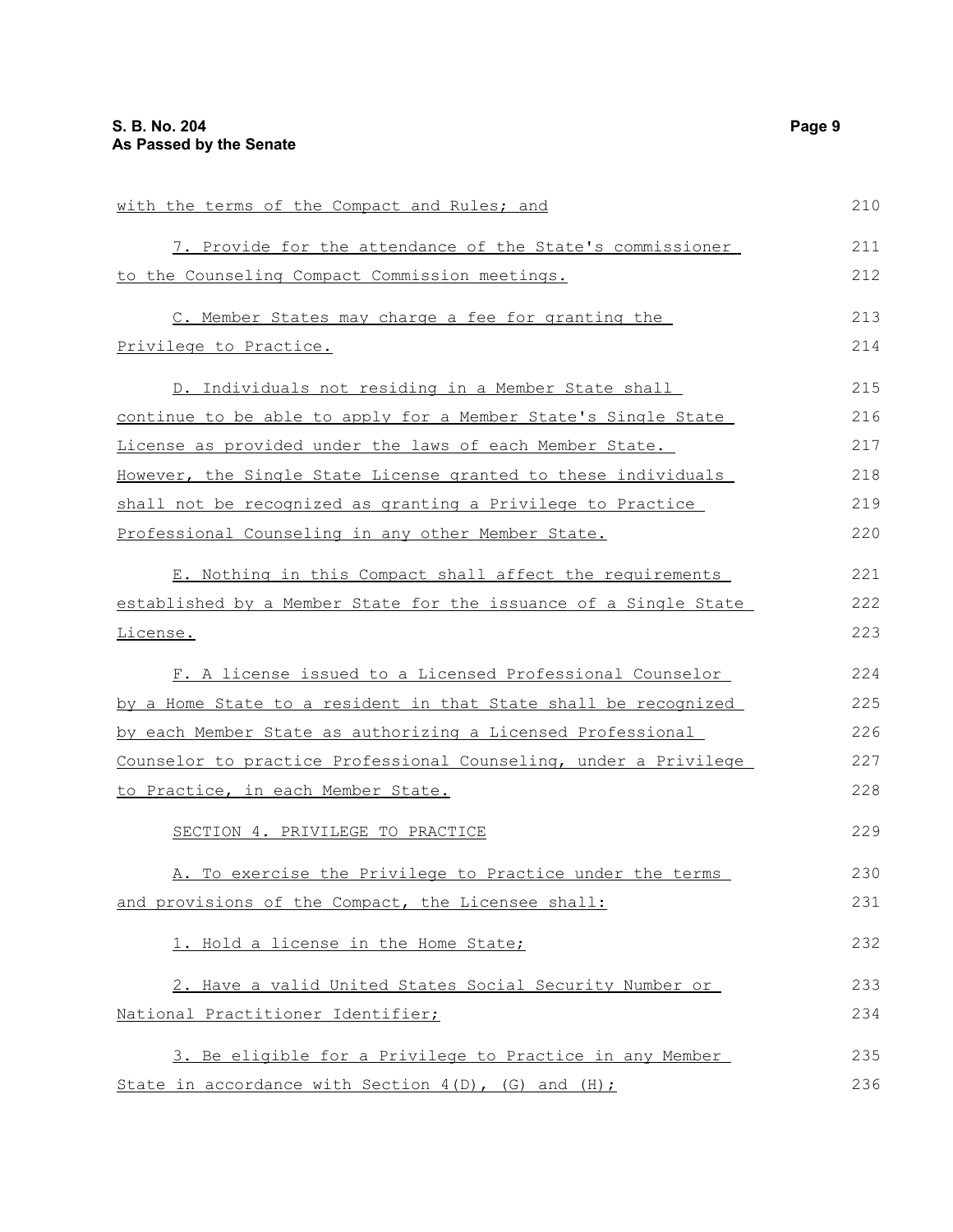| 4. Have not had any Encumbrance or restriction against any       | 237 |
|------------------------------------------------------------------|-----|
| license or Privilege to Practice within the previous two (2)     | 238 |
| years;                                                           | 239 |
| 5. Notify the Commission that the Licensee is seeking the        | 240 |
| Privilege to Practice within a Remote State(s);                  | 241 |
| 6. Pay any applicable fees, including any State fee, for         | 242 |
| the Privilege to Practice;                                       | 243 |
| 7. Meet any Continuing Competence/Education requirements         | 244 |
| established by the Home State;                                   | 245 |
| 8. Meet any Jurisprudence Requirements established by the        | 246 |
| Remote State(s) in which the Licensee is seeking a Privilege to  | 247 |
| Practice; and                                                    | 248 |
| 9. Report to the Commission any Adverse Action,                  | 249 |
| Encumbrance, or restriction on license taken by any non-Member   | 250 |
| State within 30 days from the date the action is taken.          | 251 |
| B. The Privilege to Practice is valid until the expiration       | 252 |
| date of the Home State license. The Licensee must comply with    | 253 |
| the requirements of Section 4(A) to maintain the Privilege to    | 254 |
| Practice in the Remote State.                                    | 255 |
| C. A Licensee providing Professional Counseling in a             | 256 |
| Remote State under the Privilege to Practice shall adhere to the | 257 |
| laws and regulations of the Remote State.                        | 258 |
| D. A Licensee providing Professional Counseling services         | 259 |
| in a Remote State is subject to that State's regulatory          | 260 |
| authority. A Remote State may, in accordance with due process    | 261 |
| and that State's laws, remove a Licensee's Privilege to Practice | 262 |
| in the Remote State for a specific period of time, impose fines, | 263 |
| and/or take any other necessary actions to protect the health    | 264 |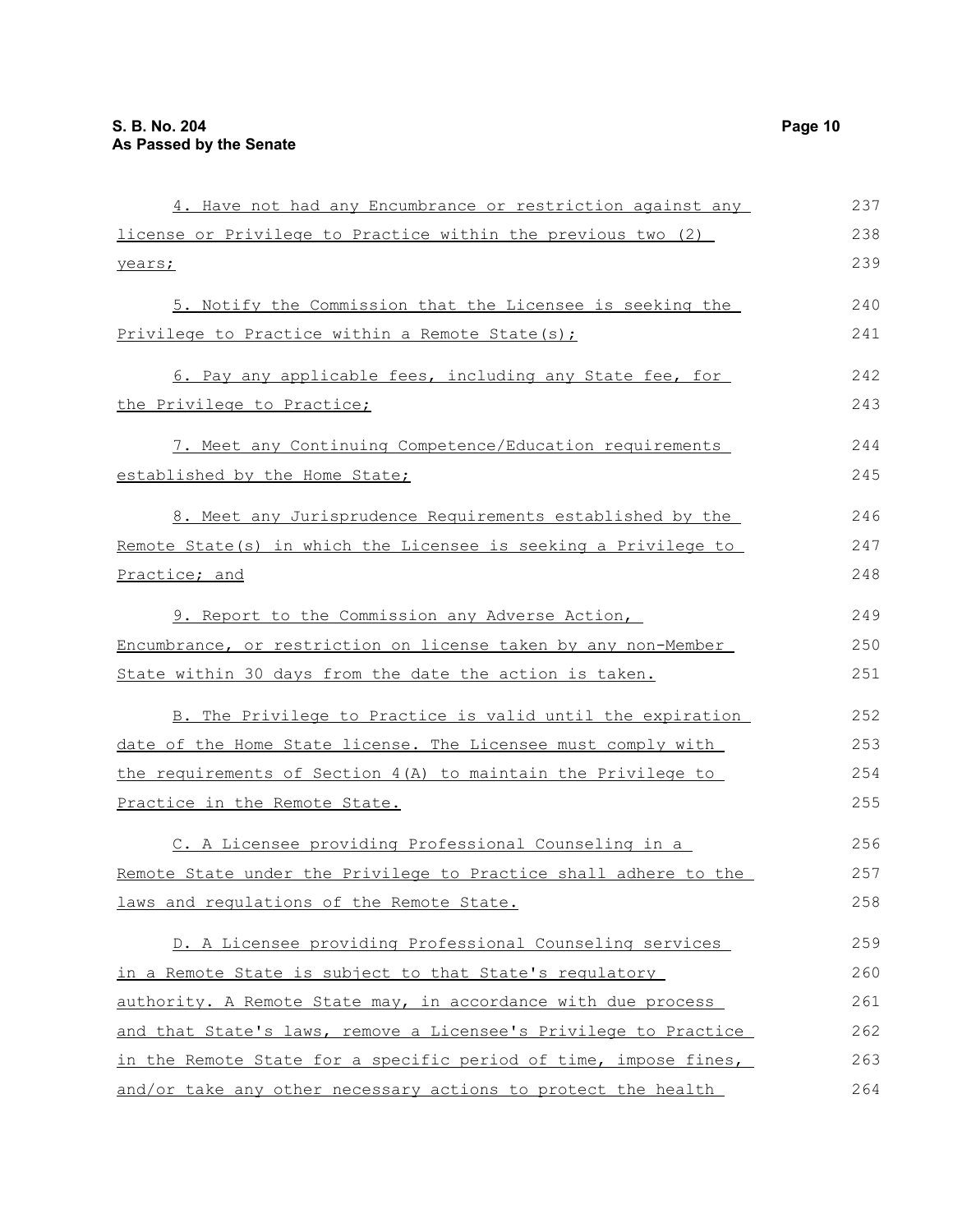| and safety of its citizens. The Licensee may be ineligible for a | 265 |
|------------------------------------------------------------------|-----|
| Privilege to Practice in any Member State until the specific     | 266 |
| time for removal has passed and all fines are paid.              | 267 |
| E. If a Home State license is encumbered, the Licensee           | 268 |
| shall lose the Privilege to Practice in any Remote State until   | 269 |
| the following occur:                                             | 270 |
| 1. The Home State license is no longer encumbered; and           | 271 |
| 2. Have not had any Encumbrance or restriction against any       | 272 |
| license or Privilege to Practice within the previous two (2)     | 273 |
| years.                                                           | 274 |
| F. Once an Encumbered License in the Home State is               | 275 |
| restored to good standing, the Licensee must meet the            | 276 |
| requirements of Section 4(A) to obtain a Privilege to Practice   | 277 |
| in any Remote State.                                             | 278 |
| G. If a Licensee's Privilege to Practice in any Remote           | 279 |
| State is removed, the individual may lose the Privilege to       | 280 |
| Practice in all other Remote States until the following occur:   | 281 |
| 1. The specific period of time for which the Privilege to        | 282 |
| Practice was removed has ended;                                  | 283 |
| 2. All fines have been paid; and                                 | 284 |
| 3. Have not had any Encumbrance or restriction against any       | 285 |
| license or Privilege to Practice within the previous two (2)     | 286 |
| years.                                                           | 287 |
| H. Once the requirements of Section 4(G) have been met,          | 288 |
| the Licensee must meet the requirements in Section 4(A) to       | 289 |
| obtain a Privilege to Practice in a Remote State.                | 290 |
| SECTION 5: OBTAINING A NEW HOME STATE LICENSE BASED ON A         | 291 |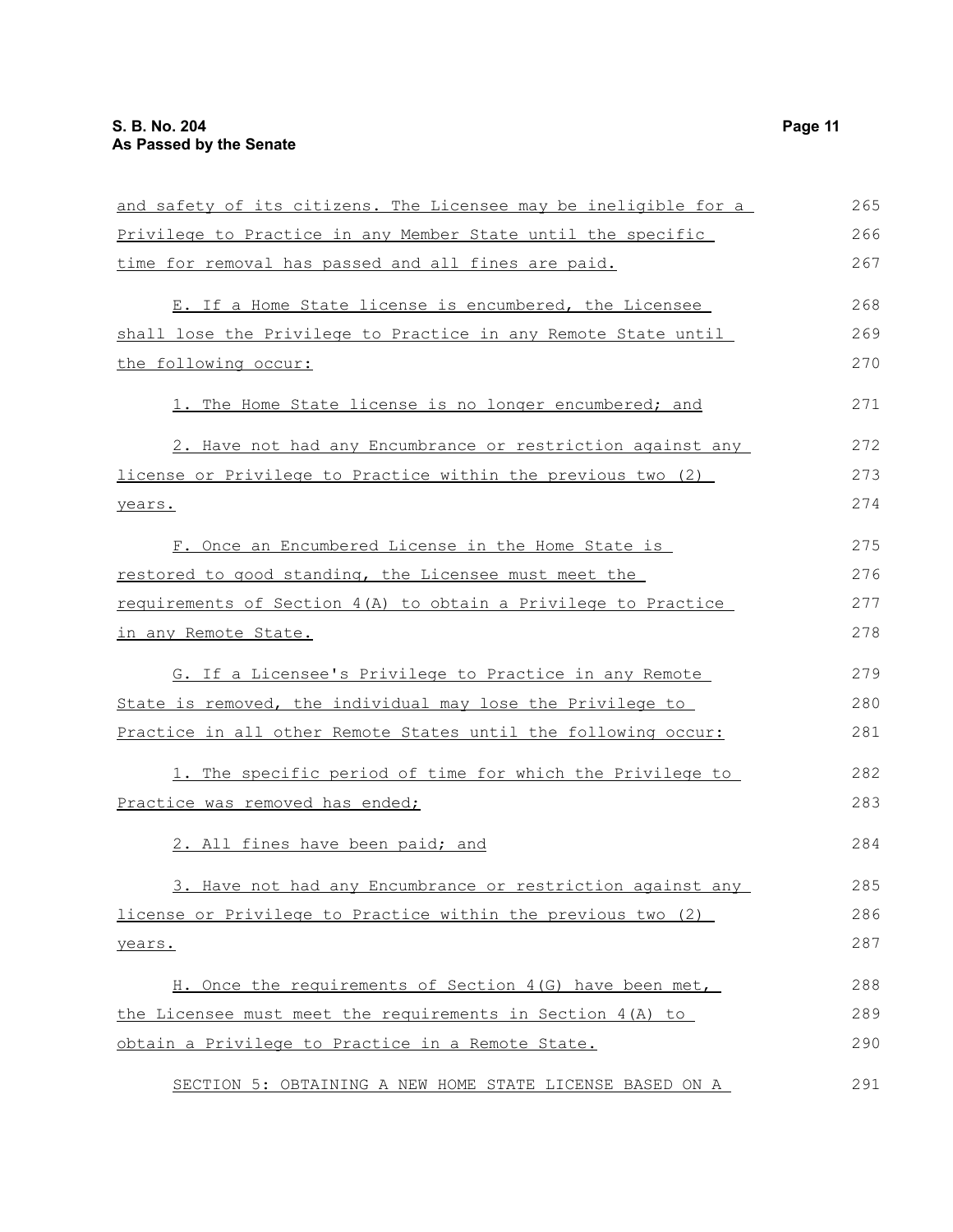| PRIVILEGE TO PRACTICE                                            | 292 |
|------------------------------------------------------------------|-----|
| A. A Licensed Professional Counselor may hold a Home State       | 293 |
| license, which allows for a Privilege to Practice in other       | 294 |
| Member States, in only one Member State at a time.               | 295 |
| B. If a Licensed Professional Counselor changes primary          | 296 |
| State of residence by moving between two Member States:          | 297 |
| 1. The Licensed Professional Counselor shall file an             | 298 |
| application for obtaining a new Home State license based on a    | 299 |
| Privilege to Practice, pay all applicable fees, and notify the   | 300 |
| current and new Home State in accordance with applicable Rules   | 301 |
| adopted by the Commission.                                       | 302 |
| 2. Upon receipt of an application for obtaining a new Home       | 303 |
| State license by virtue of a Privilege to Practice, the new Home | 304 |
| State shall verify that the Licensed Professional Counselor      | 305 |
| meets the pertinent criteria outlined in Section 4 via the Data  | 306 |
| System, without need for primary source verification except for: | 307 |
| a, a Federal Bureau of Investigation fingerprint based           | 308 |

a. a Federal Bureau of Investigation fingerprint based criminal background check if not previously performed or updated pursuant to applicable rules adopted by the Commission in accordance with Public Law 92-544; 308 309 310 311

b. other criminal background check as required by the new Home State; and 312 313

c. completion of any requisite Jurisprudence Requirements of the new Home State. 314 315

3. The former Home State shall convert the former Home State license into a Privilege to Practice once the new Home State has activated the new Home State license in accordance with applicable Rules adopted by the Commission. 316 317 318 319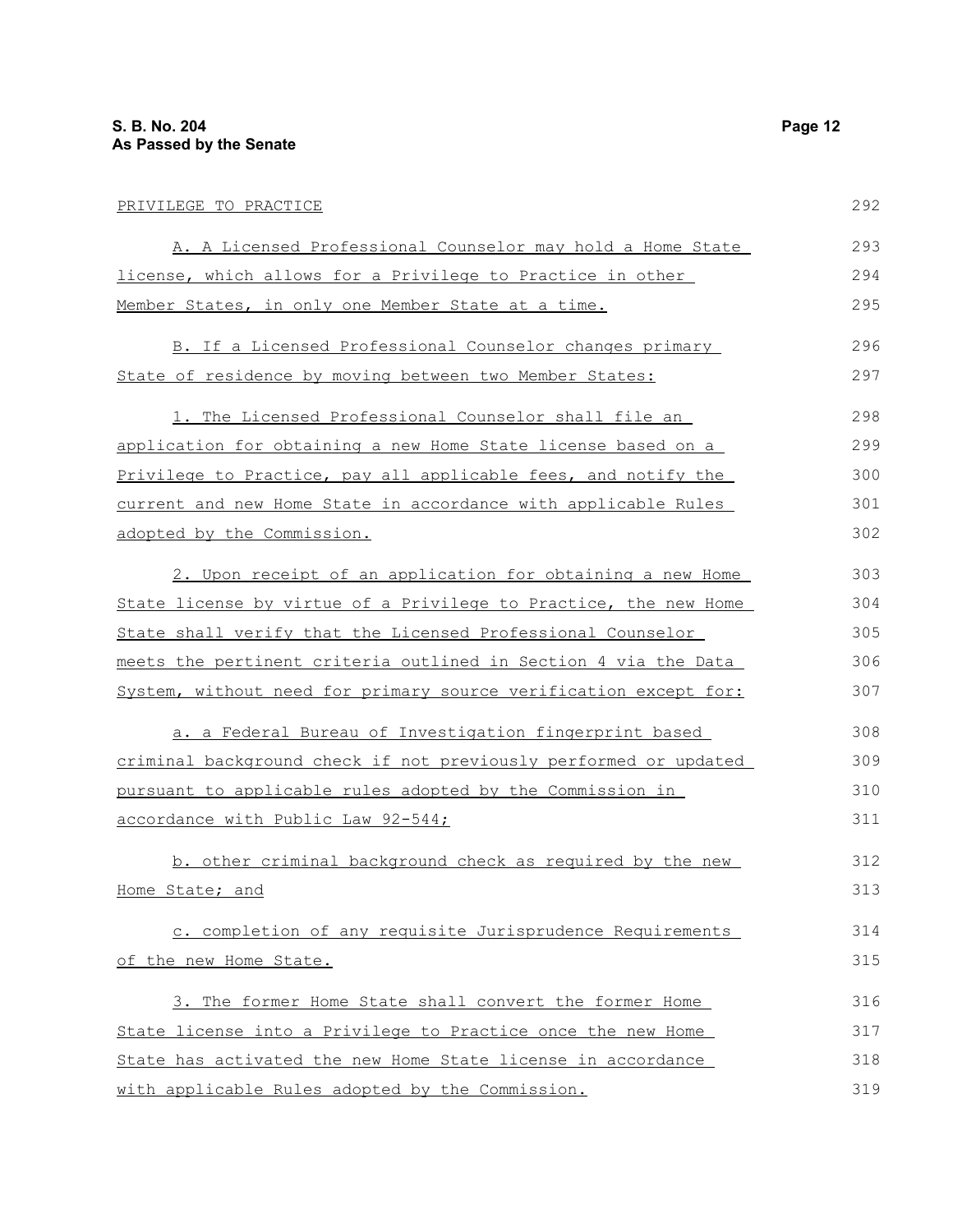| 4. Notwithstanding any other provision of this Compact, if       | 320 |
|------------------------------------------------------------------|-----|
| the Licensed Professional Counselor cannot meet the criteria in  | 321 |
| Section 4, the new Home State may apply its requirements for     | 322 |
| issuing a new Single State License.                              | 323 |
| 5. The Licensed Professional Counselor shall pay all             | 324 |
| applicable fees to the new Home State in order to be issued a    | 325 |
| new Home State license.                                          | 326 |
| C. If a Licensed Professional Counselor changes Primary          | 327 |
| State of Residence by moving from a Member State to a non-Member | 328 |
| State, or from a non-Member State to a Member State, the State   | 329 |
| criteria shall apply for issuance of a Single State License in   | 330 |
| the new State.                                                   | 331 |
| D. Nothing in this Compact shall interfere with a                | 332 |
| Licensee's ability to hold a Single State License in multiple    | 333 |
| States, however for the purposes of this Compact, a Licensee     | 334 |
| shall have only one Home State license.                          | 335 |
| E. Nothing in this Compact shall affect the requirements         | 336 |
| established by a Member State for the issuance of a Single State | 337 |
| License.                                                         | 338 |
| SECTION 6. ACTIVE DUTY MILITARY PERSONNEL OR THEIR SPOUSES       | 339 |
| Active Duty Military personnel, or their spouse, shall           | 340 |
| designate a Home State where the individual has a current        | 341 |
| license in good standing. The individual may retain the Home     | 342 |
| State designation during the period the service member is on     | 343 |
| active duty. Subsequent to designating a Home State, the         | 344 |
| individual shall only change their Home State through            | 345 |
| application for licensure in the new State, or through the       | 346 |
| process outlined in Section 5.                                   | 347 |
| SECTION 7. COMPACT PRIVILEGE TO PRACTICE TELEHEALTH              | 348 |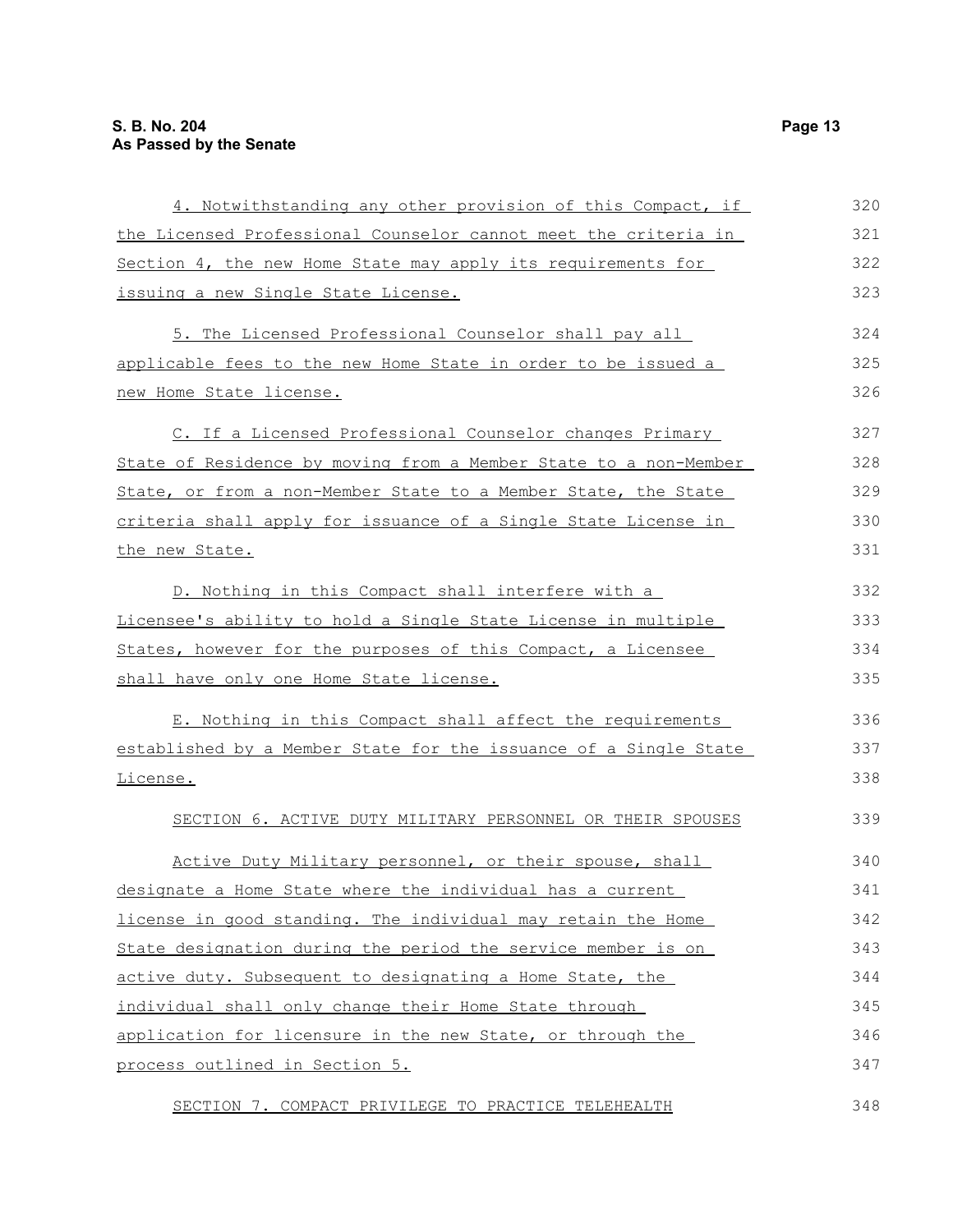### **S. B. No. 204 Page 14 As Passed by the Senate**

| A. Member States shall recognize the right of a Licensed               | 349 |
|------------------------------------------------------------------------|-----|
| Professional Counselor, licensed by a Home State in accordance         | 350 |
| with Section 3 and under Rules promulgated by the Commission, to       | 351 |
| practice Professional Counseling in any Member State via               | 352 |
| Telehealth under a Privilege to Practice as provided in the            | 353 |
| Compact and Rules promulgated by the Commission.                       | 354 |
| B. A Licensee providing Professional Counseling services               | 355 |
| <u>in a Remote State under the Privilege to Practice shall adhere </u> | 356 |
| to the laws and regulations of the Remote State.                       | 357 |
| SECTION 8. ADVERSE ACTIONS                                             | 358 |
| A. In addition to the other powers conferred by State law,             | 359 |
| a Remote State shall have the authority, in accordance with            | 360 |
| existing State due process law, to:                                    | 361 |
| 1. Take Adverse Action against a Licensed Professional                 | 362 |
| Counselor's Privilege to Practice within that Member State, and        | 363 |
| 2. Issue subpoenas for both hearings and investigations                | 364 |
| that require the attendance and testimony of witnesses as well         | 365 |
| as the production of evidence. Subpoenas issued by a Licensing         | 366 |
| Board in a Member State for the attendance and testimony of            | 367 |
| witnesses or the production of evidence from another Member            | 368 |
| State shall be enforced in the latter State by any court of            | 369 |
| competent jurisdiction, according to the practice and procedure        | 370 |
| of that court applicable to subpoenas issued in proceedings            | 371 |
| pending before it. The issuing authority shall pay any witness         | 372 |
| fees, travel expenses, mileage, and other fees required by the         | 373 |
| service statutes of the State in which the witnesses or evidence       | 374 |
| <u>are located.</u>                                                    | 375 |
| 3. Only the Home State shall have the power to take                    | 376 |
| Adverse Action against a Licensed Professional Counselor's             | 377 |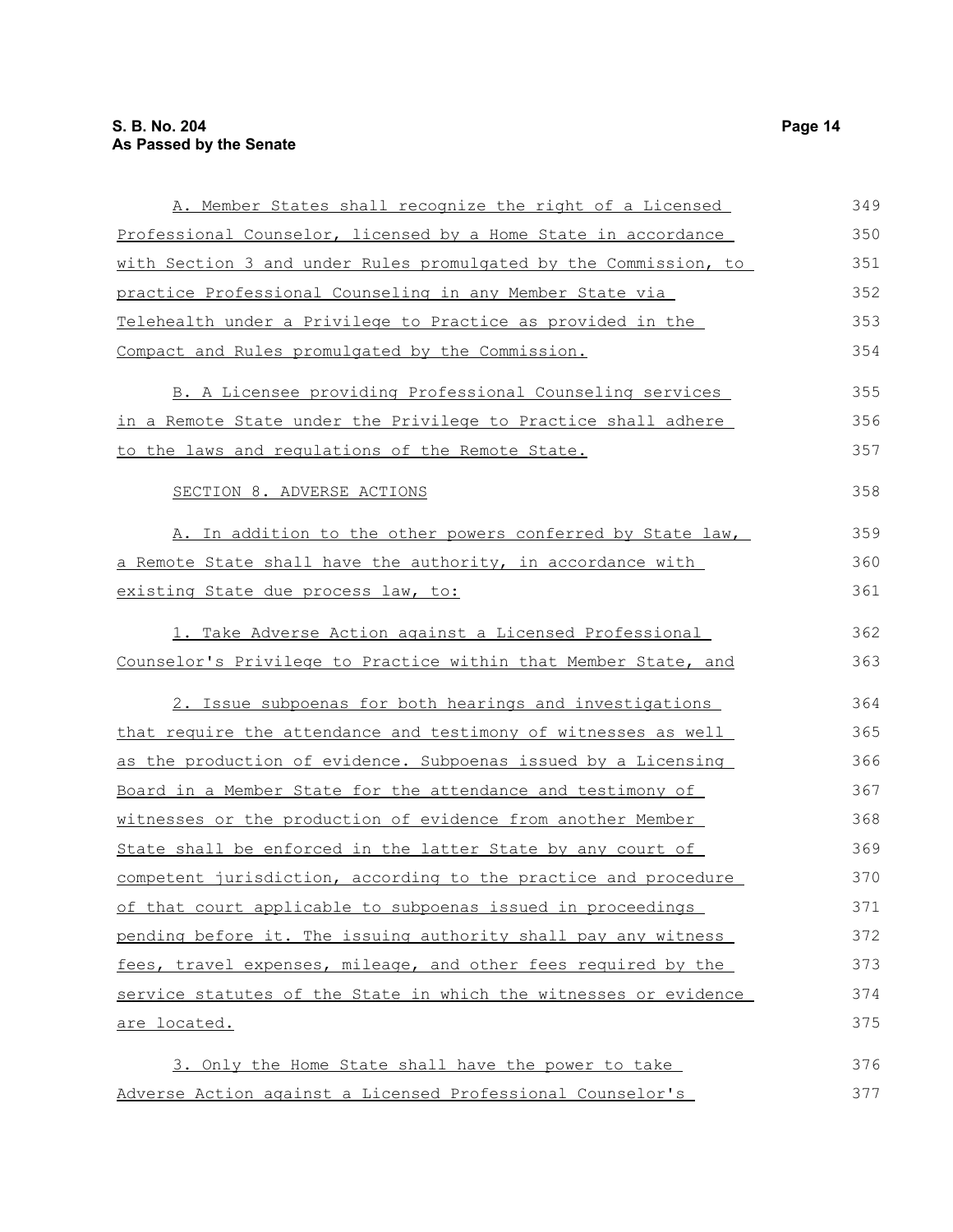#### license issued by the Home State.

| B. For purposes of taking Adverse Action, the Home State                | 379 |
|-------------------------------------------------------------------------|-----|
| shall give the same priority and effect to reported conduct             | 380 |
| <u>received from a Member State as it would if the conduct had</u>      | 381 |
| occurred within the Home State. In so doing, the Home State             | 382 |
| shall apply its own State laws to determine appropriate action.         | 383 |
| C. The Home State shall complete any pending                            | 384 |
| investigations of a Licensed Professional Counselor who changes         | 385 |
| primary State of residence during the course of the                     | 386 |
| investigations. The Home State shall also have the authority to         | 387 |
| take appropriate action(s) and shall promptly report the                | 388 |
| conclusions of the investigations to the administrator of the           | 389 |
| Data System. The administrator of the coordinated licensure             | 390 |
| information system shall promptly notify the new Home State of          | 391 |
| <u>any Adverse Actions.</u>                                             | 392 |
| D. A Member State, if otherwise permitted by State law,                 | 393 |
| may recover from the affected Licensed Professional Counselor           | 394 |
| the costs of investigations and dispositions of cases resulting         | 395 |
| from any Adverse Action taken against that Licensed Professional        | 396 |
| Counselor.                                                              | 397 |
| E. A Member State may take Adverse Action based on the                  | 398 |
| factual findings of the Remote State, provided that the Member          | 399 |
| State follows its own procedures for taking the Adverse Action.         | 400 |
| F. Joint Investigations:                                                | 401 |
| 1. In addition to the authority granted to a Member State               | 402 |
| <u>by its respective Professional Counseling practice act or other </u> | 403 |
| applicable State law, any Member State may participate with             | 404 |

2. Member States shall share any investigative,

other Member States in joint investigations of Licensees.

378

405

406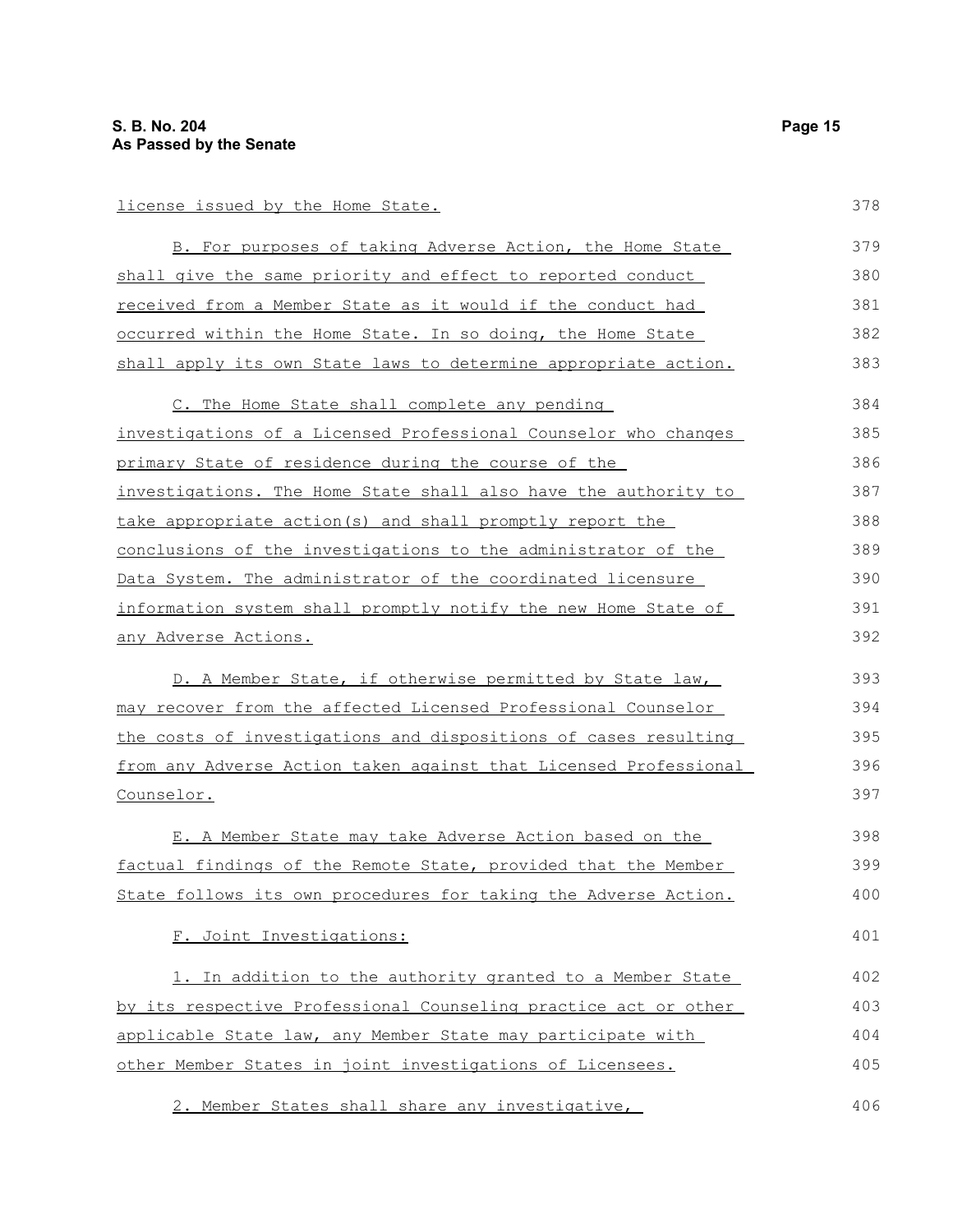| litigation, or compliance materials in furtherance of any joint  | 407 |
|------------------------------------------------------------------|-----|
| or individual investigation initiated under the Compact.         | 408 |
| G. If Adverse Action is taken by the Home State against          | 409 |
| the license of a Licensed Professional Counselor, the Licensed   | 410 |
| Professional Counselor's Privilege to Practice in all other      | 411 |
| Member States shall be deactivated until all Encumbrances have   | 412 |
| been removed from the State license. All Home State disciplinary | 413 |
| orders that impose Adverse Action against the license of a       | 414 |
| Licensed Professional Counselor shall include a Statement that   | 415 |
| the Licensed Professional Counselor's Privilege to Practice is   | 416 |
| deactivated in all Member States during the pendency of the      | 417 |
| <u>order.</u>                                                    | 418 |
| H. If a Member State takes Adverse Action, it shall              | 419 |
| promptly notify the administrator of the Data System. The        | 420 |
| administrator of the Data System shall promptly notify the Home  | 421 |
| State of any Adverse Actions by Remote States.                   | 422 |
| I. Nothing in this Compact shall override a Member State's       | 423 |
| decision that participation in an Alternative Program may be     | 424 |
| used in lieu of Adverse Action.                                  | 425 |
| SECTION 9. ESTABLISHMENT OF COUNSELING COMPACT COMMISSION        | 426 |
| A. The Compact Member States hereby create and establish a       | 427 |
| joint public agency known as the Counseling Compact Commission:  | 428 |
| 1. The Commission is an instrumentality of the Compact           | 429 |
| States.                                                          | 430 |
| 2. Venue is proper and judicial proceedings by or against        | 431 |
| the Commission shall be brought solely and exclusively in a      | 432 |
| court of competent jurisdiction where the principal office of    | 433 |
| the Commission is located. The Commission may waive venue and    | 434 |
| jurisdictional defenses to the extent it adopts or consents to   | 435 |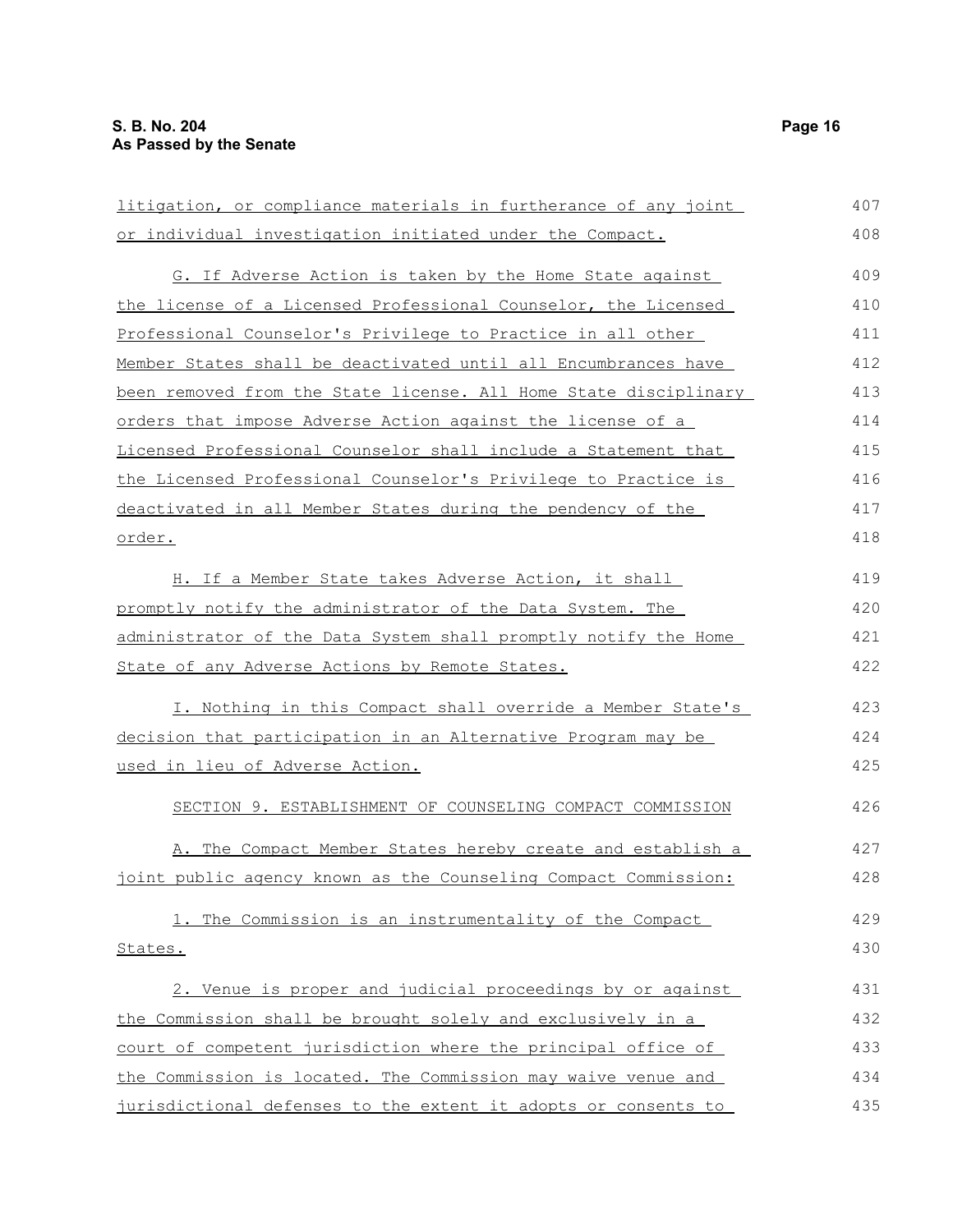| participate in alternative dispute resolution proceedings.       | 436 |
|------------------------------------------------------------------|-----|
| 3. Nothing in this Compact shall be construed to be a            | 437 |
| waiver of sovereign immunity.                                    | 438 |
| B. Membership, Voting, and Meetings                              | 439 |
| 1. Each Member State shall have and be limited to one (1)        | 440 |
| delegate selected by that Member State's Licensing Board.        | 441 |
| 2. The delegate shall be either:                                 | 442 |
| a. A current member of the Licensing Board at the time of        | 443 |
| appointment, who is a Licensed Professional Counselor or public  | 444 |
| member; or                                                       | 445 |
| b. An administrator of the Licensing Board.                      | 446 |
| 3. Any delegate may be removed or suspended from office as       | 447 |
| provided by the law of the State from which the delegate is      | 448 |
| appointed.                                                       | 449 |
| 4. The Member State Licensing Board shall fill any vacancy       | 450 |
| occurring on the Commission within 60 days.                      | 451 |
| 5. Each delegate shall be entitled to one (1) vote with          | 452 |
| regard to the promulgation of Rules and creation of bylaws and   | 453 |
| shall otherwise have an opportunity to participate in the        | 454 |
| business and affairs of the Commission.                          | 455 |
| 6. A delegate shall vote in person or by such other means        | 456 |
| as provided in the bylaws. The bylaws may provide for delegates' | 457 |
| participation in meetings by telephone or other means of         | 458 |
| communication.                                                   | 459 |
| 7. The Commission shall meet at least once during each           | 460 |
| calendar year. Additional meetings shall be held as set forth in | 461 |
| the bylaws.                                                      | 462 |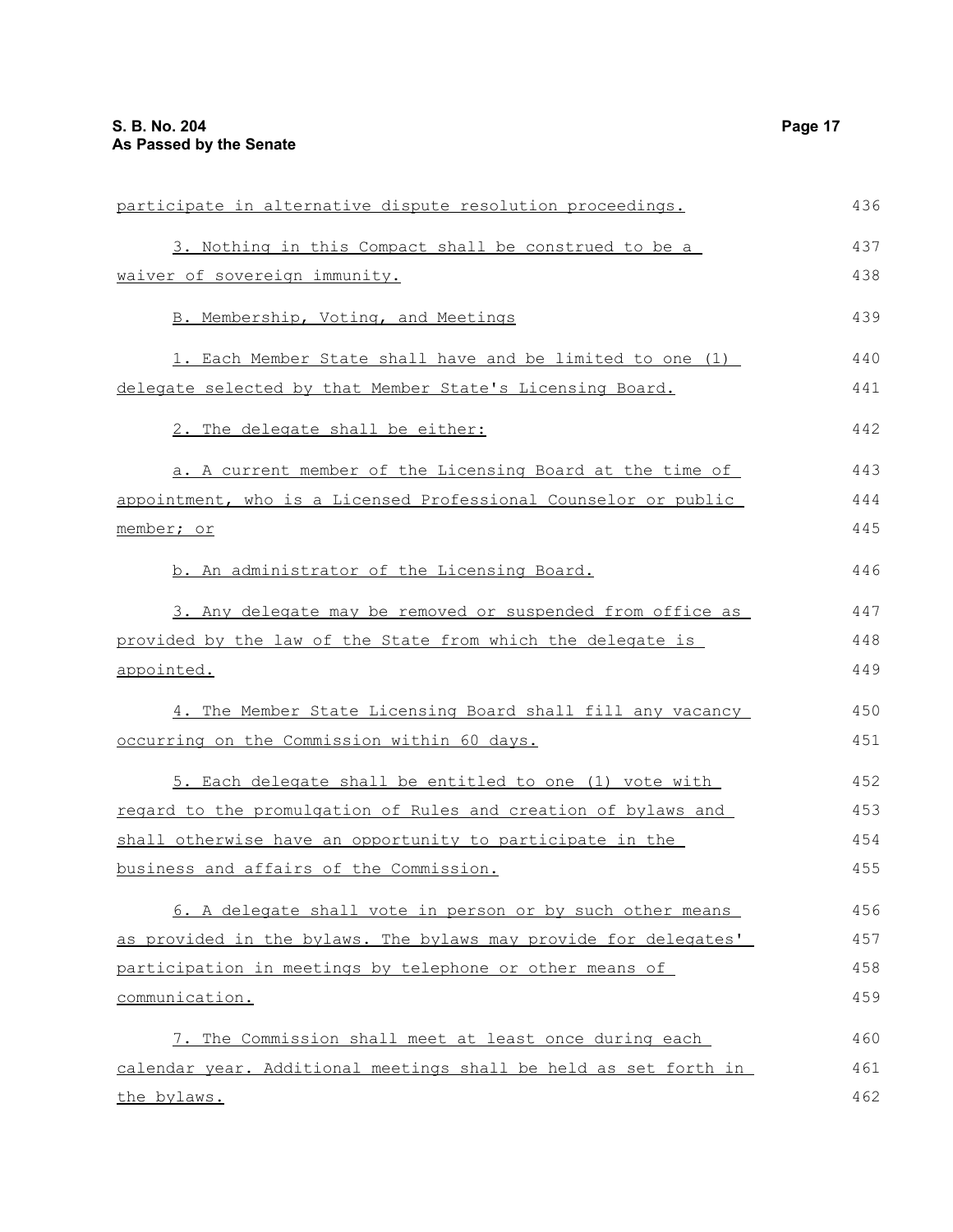| 8. The Commission shall by Rule establish a term of office       | 463 |
|------------------------------------------------------------------|-----|
| for delegates and may by Rule establish term limits.             | 464 |
| C. The Commission shall have the following powers and            | 465 |
| duties:                                                          | 466 |
| 1. Establish the fiscal year of the Commission;                  | 467 |
| 2. Establish bylaws;                                             | 468 |
| 3. Maintain its financial records in accordance with the         | 469 |
| bylaws;                                                          | 470 |
| 4. Meet and take such actions as are consistent with the         | 471 |
| provisions of this Compact and the bylaws;                       | 472 |
| 5. Promulgate Rules which shall be binding to the extent         | 473 |
| and in the manner provided for in the Compact;                   | 474 |
| 6. Bring and prosecute legal proceedings or actions in the       | 475 |
| name of the Commission, provided that the standing of any State  | 476 |
| Licensing Board to sue or be sued under applicable law shall not | 477 |
| be affected;                                                     | 478 |
| 7. Purchase and maintain insurance and bonds;                    | 479 |
| 8. Borrow, accept, or contract for services of personnel,        | 480 |
| including, but not limited to, employees of a Member State;      | 481 |
| 9. Hire employees, elect or appoint officers, fix                | 482 |
| compensation, define duties, grant such individuals appropriate  | 483 |
| authority to carry out the purposes of the Compact, and          | 484 |
| establish the Commission's personnel policies and programs       | 485 |
| relating to conflicts of interest, qualifications of personnel,  | 486 |
| and other related personnel matters;                             | 487 |
| 10. Accept any and all appropriate donations and grants of       | 488 |
| money, equipment, supplies, materials, and services, and to      | 489 |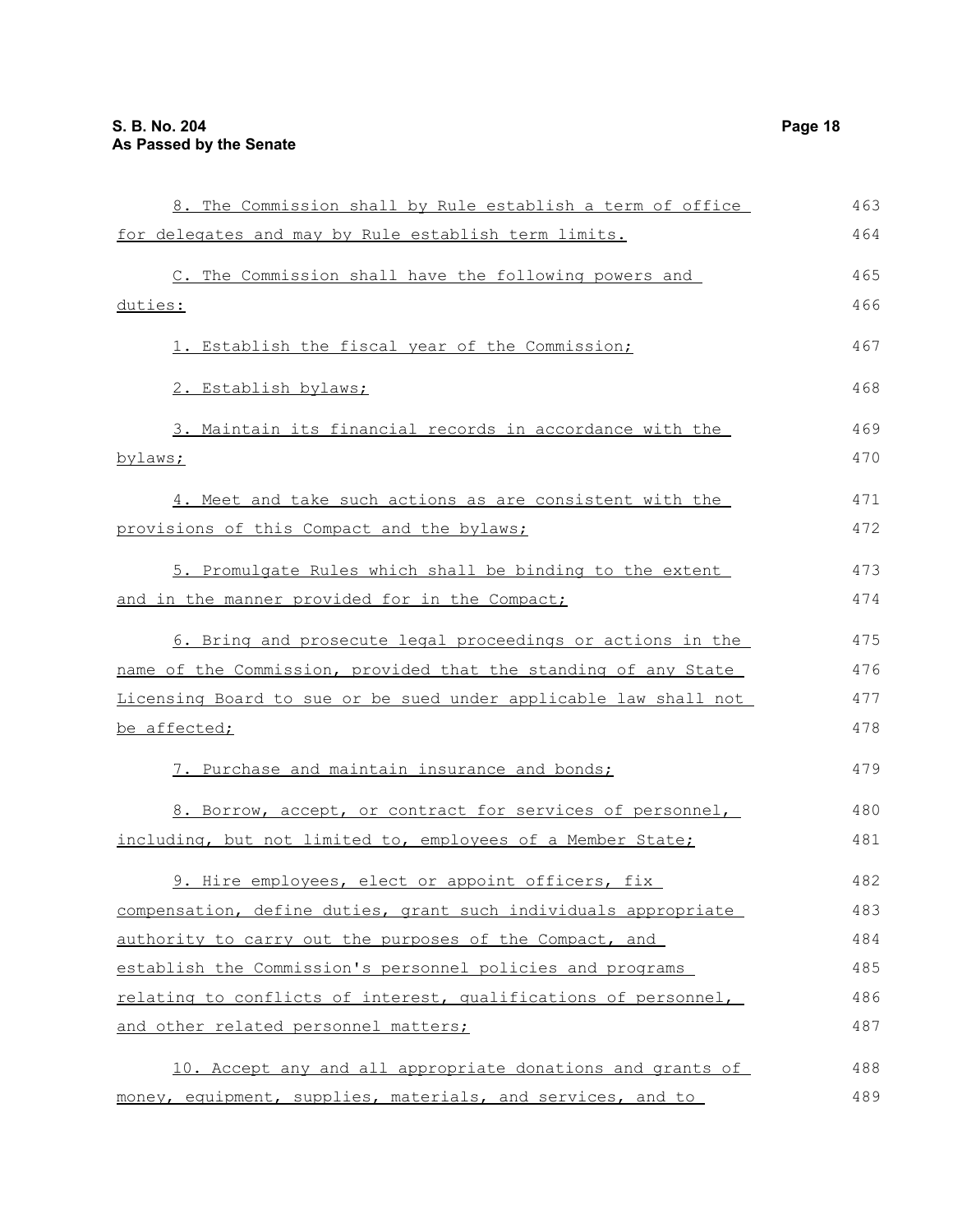| receive, utilize, and dispose of the same; provided that at all  | 490 |
|------------------------------------------------------------------|-----|
| times the Commission shall avoid any appearance of impropriety   | 491 |
| and/or conflict of interest;                                     | 492 |
| 11. Lease, purchase, accept appropriate gifts or donations       | 493 |
| of, or otherwise to own, hold, improve or use, any property,     | 494 |
| real, personal or mixed; provided that at all times the          | 495 |
| Commission shall avoid any appearance of impropriety;            | 496 |
| 12. Sell convey, mortgage, pledge, lease, exchange,              | 497 |
| abandon, or otherwise dispose of any property real, personal, or | 498 |
| mixed;                                                           | 499 |
| 13. Establish a budget and make expenditures;                    | 500 |
| 14. Borrow money;                                                | 501 |
| 15. Appoint committees, including standing committees            | 502 |
| composed of members, State requlators, State legislators or      | 503 |
| their representatives, and consumer representatives, and such    | 504 |
| other interested persons as may be designated in this Compact    | 505 |
| and the bylaws;                                                  | 506 |
| 16. Provide and receive information from, and cooperate          | 507 |
| with, law enforcement agencies;                                  | 508 |
| 17. Establish and elect an Executive Committee; and              | 509 |
| 18. Perform such other functions as may be necessary or          | 510 |
| appropriate to achieve the purposes of this Compact consistent   | 511 |
| with the State regulation of Professional Counseling licensure   | 512 |
| <u>and practice.</u>                                             | 513 |
| D. The Executive Committee                                       | 514 |
| 1. The Executive Committee shall have the power to act on        | 515 |
| behalf of the Commission according to the terms of this Compact. | 516 |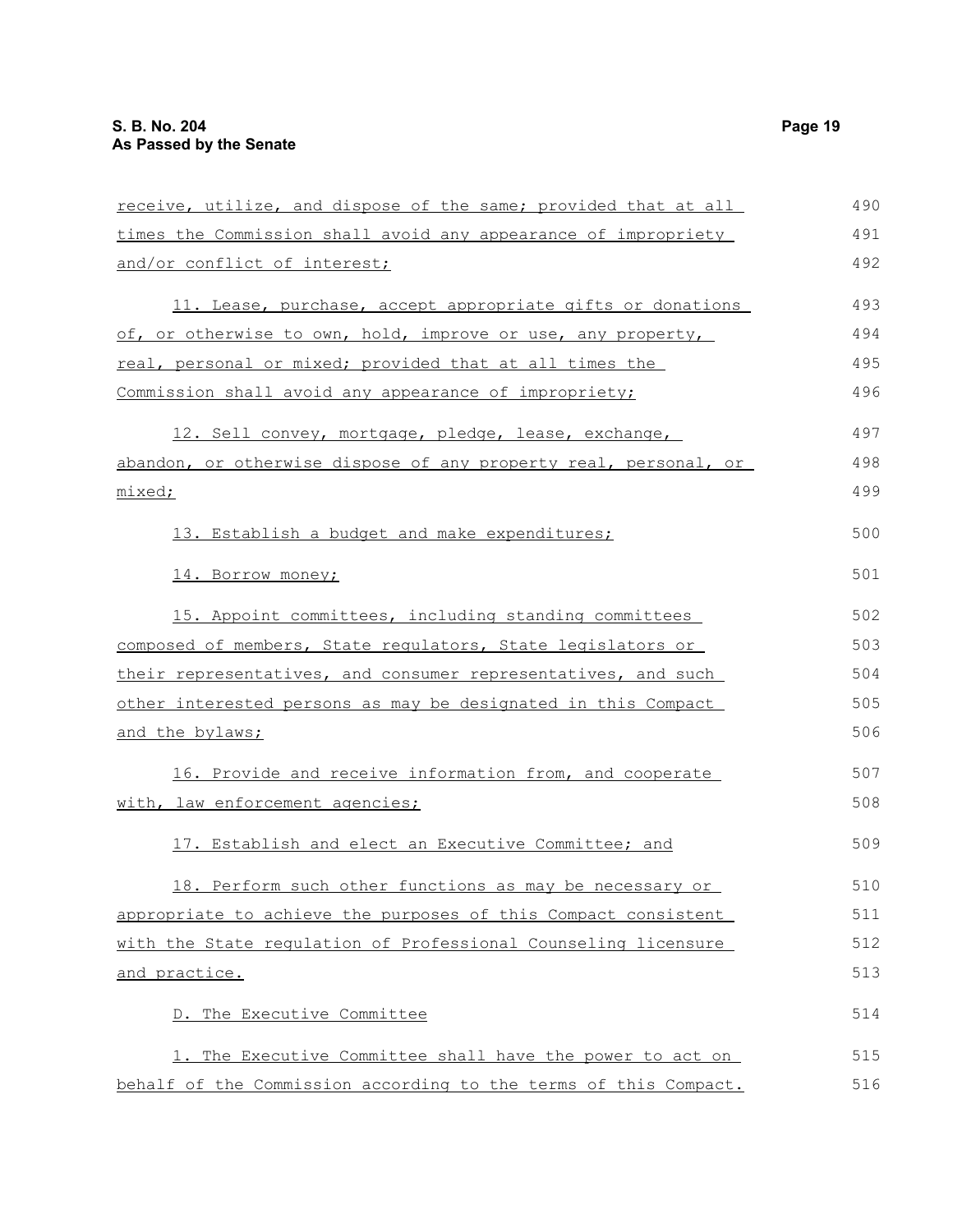| 2. The Executive Committee shall be composed of up to                | 517 |
|----------------------------------------------------------------------|-----|
| eleven (11) members:                                                 | 518 |
| a. Seven voting members who are elected by the Commission            | 519 |
| from the current membership of the Commission; and                   | 520 |
| b. Up to four (4) ex-officio, nonvoting members from four            | 521 |
| (4) recognized national professional counselor organizations.        | 522 |
| c. The ex-officio members will be selected by their                  | 523 |
| <u>respective organizations.</u>                                     | 524 |
| 3. The Commission may remove any member of the Executive             | 525 |
| Committee as provided in bylaws.                                     | 526 |
| 4. The Executive Committee shall meet at least annually.             | 527 |
| 5. The Executive Committee shall have the following duties           | 528 |
| <u>and responsibilities:</u>                                         | 529 |
| a. Recommend to the entire Commission changes to the Rules           | 530 |
| <u>or bylaws, changes to this Compact legislation, fees paid by </u> | 531 |
| Compact Member States such as annual dues, and any Commission        | 532 |
| Compact fee charged to Licensees for the Privilege to Practice;      | 533 |
| b. Ensure Compact administration services are                        | 534 |
| appropriately provided, contractual or otherwise;                    | 535 |
| c. Prepare and recommend the budget;                                 | 536 |
| d. Maintain financial records on behalf of the Commission;           | 537 |
| e. Monitor Compact compliance of Member States and provide           | 538 |
| compliance reports to the Commission;                                | 539 |
| f. Establish additional committees as necessary; and                 | 540 |
| g. Other duties as provided in Rules or bylaws.                      | 541 |
| E. Meetings of the Commission                                        | 542 |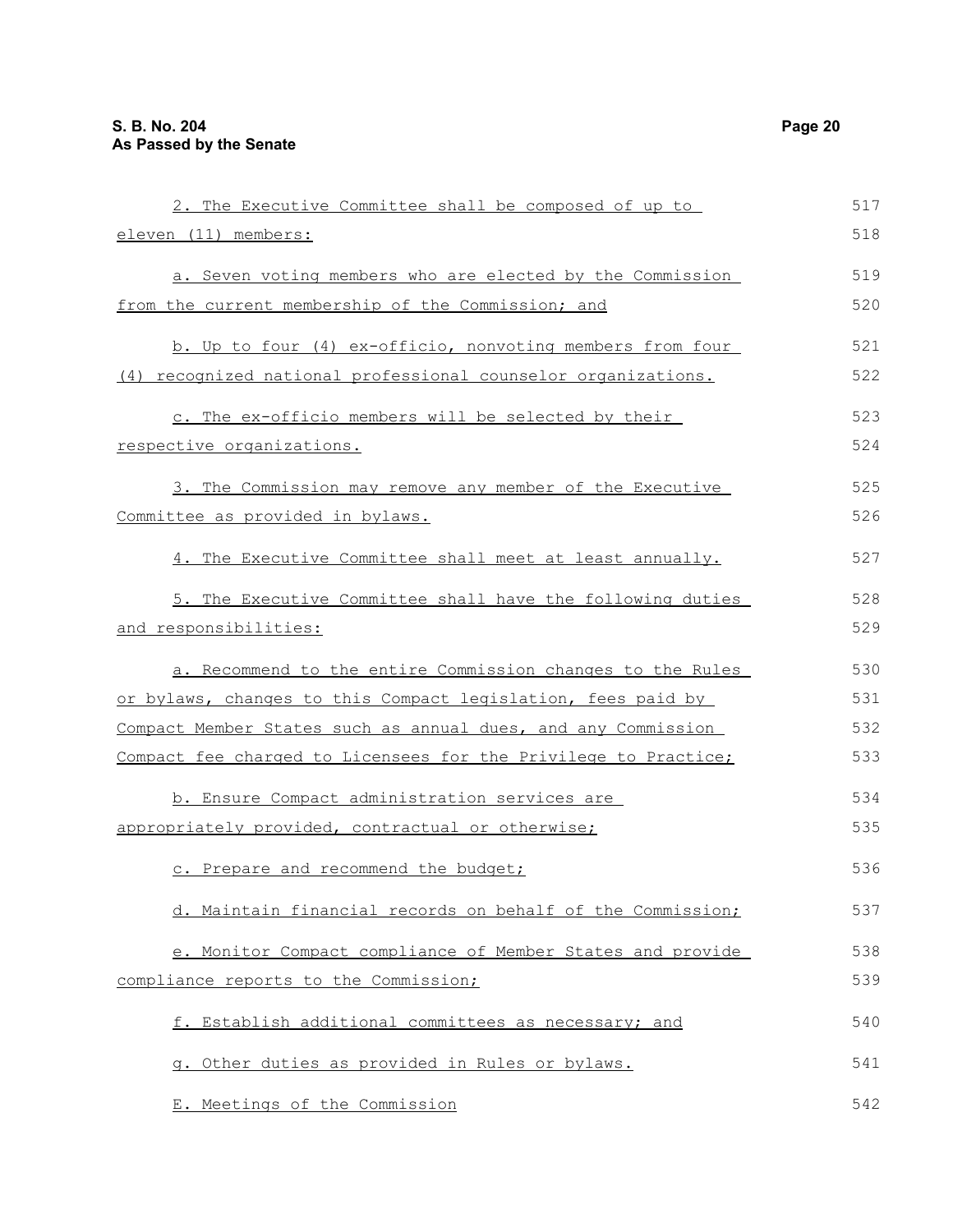| 1. All meetings shall be open to the public, and public          | 543 |
|------------------------------------------------------------------|-----|
| notice of meetings shall be given in the same manner as required | 544 |
| under the Rulemaking provisions in Section 11.                   | 545 |
| 2. The Commission or the Executive Committee or other            | 546 |
| committees of the Commission may convene in a closed, non-public | 547 |
| meeting if the Commission or Executive Committee or other        | 548 |
| committees of the Commission must discuss:                       | 549 |
| a. Non-compliance of a Member State with its obligations         | 550 |
| under the Compact;                                               | 551 |
| b. The employment, compensation, discipline or other             | 552 |
| matters, practices or procedures related to specific employees   | 553 |
| or other matters related to the Commissions internal personnel   | 554 |
| practices and procedures;                                        | 555 |
| c. Current, threatened, or reasonably anticipated                | 556 |
| litigation;                                                      | 557 |
| d. Negotiation of contracts for the purchase, lease, or          | 558 |
| sale of goods, services, or real estate;                         | 559 |
| e. Accusing any person of a crime or formally censuring          | 560 |
| any person;                                                      | 561 |
| f. Disclosure of trade secrets or commercial or financial        | 562 |
| information that is privileged or confidential;                  | 563 |
| g. Disclosure of information of a personal nature where          | 564 |
| disclosure would constitute a clearly unwarranted invasion of    | 565 |
| personal privacy;                                                | 566 |
| h. Disclosure of investigative records compiled for law          | 567 |
| enforcement purposes;                                            | 568 |
| i. Disclosure of information related to any investigative        | 569 |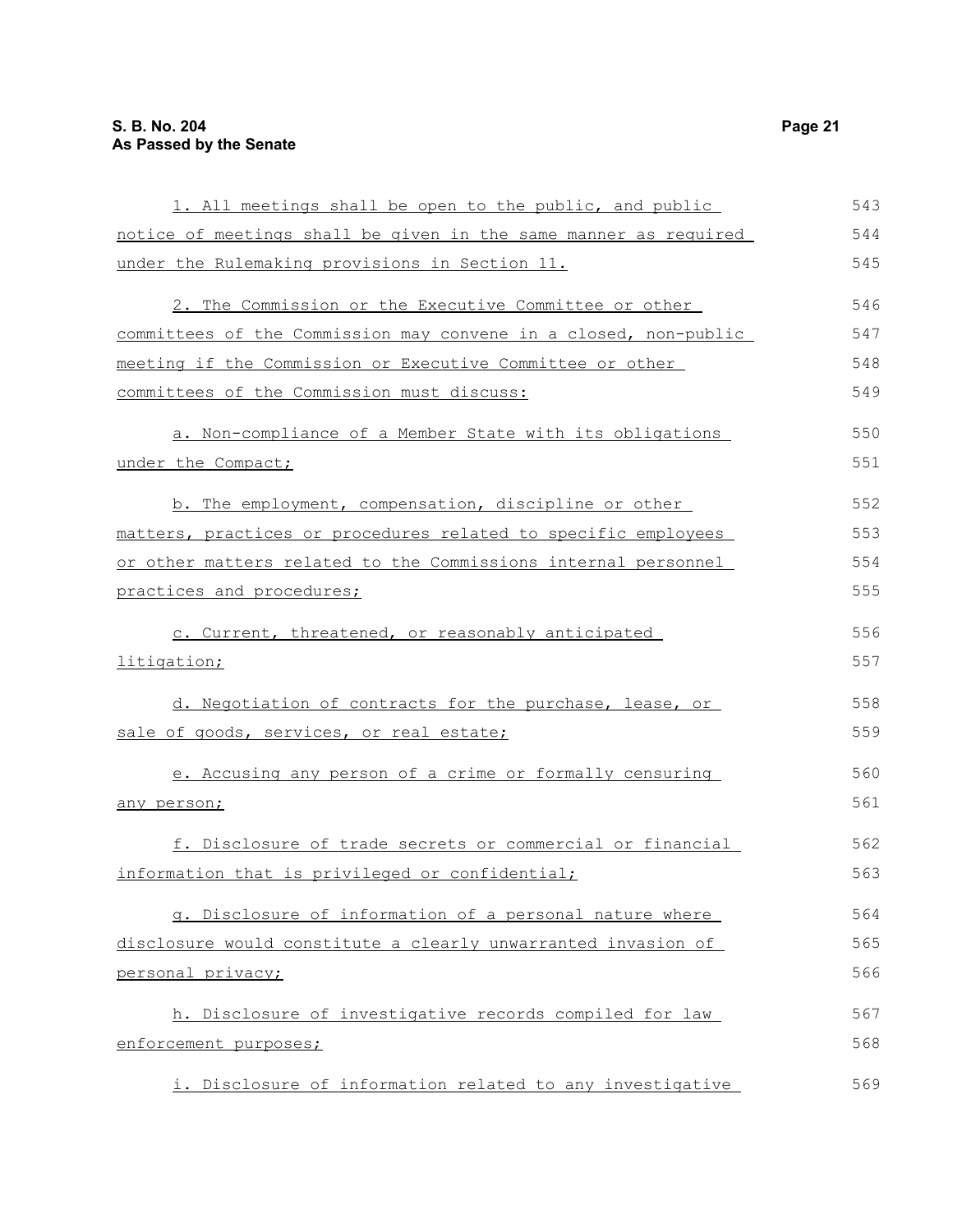| reports prepared by or on behalf of or for use of the Commission | 570 |
|------------------------------------------------------------------|-----|
| or other committee charged with responsibility of investigation  | 571 |
| or determination of compliance issues pursuant to the Compact;   | 572 |
| $or$                                                             | 573 |
| j. Matters specifically exempted from disclosure by              | 574 |
| federal or Member State statute.                                 | 575 |
| 3. If a meeting, or portion of a meeting, is closed              | 576 |
| pursuant to this provision, the Commissions legal counsel or     | 577 |
| designee shall certify that the meeting may be closed and shall  | 578 |
| reference each relevant exempting provision.                     | 579 |
| 4. The Commission shall keep minutes that fully and              | 580 |
| clearly describe all matters discussed in a meeting and shall    | 581 |
| provide a full and accurate summary of actions taken, and the    | 582 |
| reasons therefore, including a description of the views          | 583 |
| expressed. All documents considered in connection with an action | 584 |
| shall be identified in such minutes. All minutes and documents   | 585 |
| of a closed meeting shall remain under seal, subject to release  | 586 |
| by a majority vote of the Commission or order of a court of      | 587 |
| competent jurisdiction.                                          | 588 |
| F. Financing of the Commission                                   | 589 |
| 1. The Commission shall pay, or provide for the payment          | 590 |
| of, the reasonable expenses of its establishment, organization,  | 591 |
| and ongoing activities.                                          | 592 |
| 2. The Commission may accept any and all appropriate             | 593 |
| revenue sources, donations, and grants of money, equipment,      | 594 |
| supplies, materials, and services.                               | 595 |
| 3. The Commission may levy on and collect an annual              | 596 |
| assessment from each Member State or impose fees on other        | 597 |
| parties to cover the cost of the operations and activities of    | 598 |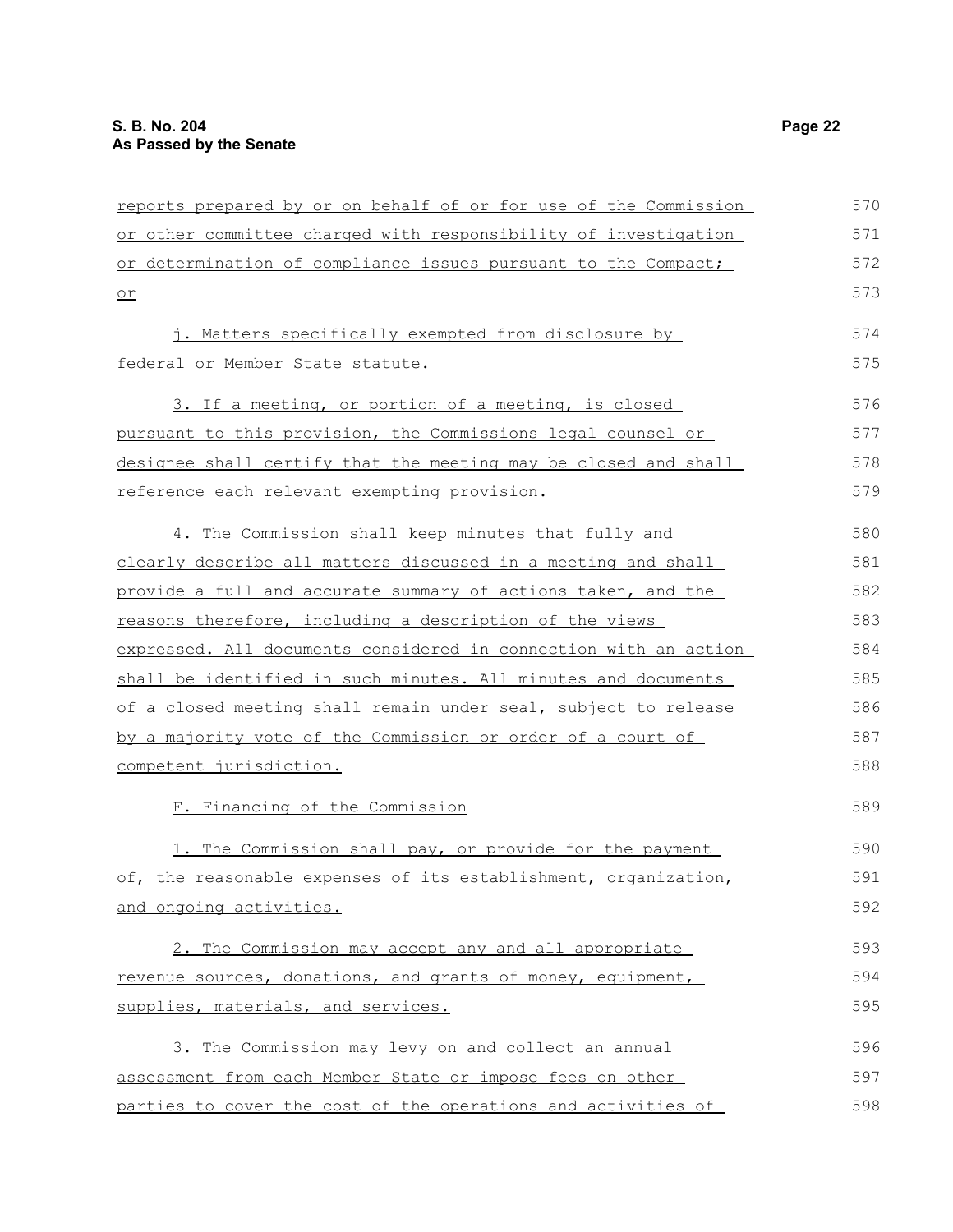| the Commission and its staff, which must be in a total amount    | 599 |
|------------------------------------------------------------------|-----|
| sufficient to cover its annual budget as approved each year for  | 600 |
| which revenue is not provided by other sources. The aggregate    | 601 |
| annual assessment amount shall be allocated based upon a formula | 602 |
| to be determined by the Commission, which shall promulgate a     | 603 |
| Rule binding upon all Member States.                             | 604 |
| 4. The Commission shall not incur obligations of any kind        | 605 |
| prior to securing the funds adequate to meet the same; nor shall | 606 |
| the Commission pledge the credit of any of the Member States,    | 607 |
| except by and with the authority of the Member State.            | 608 |
| 5. The Commission shall keep accurate accounts of all            | 609 |
| receipts and disbursements. The receipts and disbursements of    | 610 |
| the Commission shall be subject to the audit and accounting      | 611 |
| procedures established under its bylaws. However, all receipts   | 612 |
| and disbursements of funds handled by the Commission shall be    | 613 |
| audited yearly by a certified or licensed public accountant, and | 614 |
| the report of the audit shall be included in and become part of  | 615 |
| the annual report of the Commission.                             | 616 |
| G. Qualified Immunity, Defense, and Indemnification              | 617 |
| 1. The members, officers, executive director, employees          | 618 |
| and representatives of the Commission shall be immune from suit  | 619 |
| and liability, either personally or in their official capacity,  | 620 |
| for any claim for damage to or loss of property or personal      | 621 |
| injury or other civil liability caused by or arising out of any  | 622 |
| actual or alleged act, error or omission that occurred, or that  | 623 |
| the person against whom the claim is made had a reasonable basis | 624 |
| for believing occurred within the scope of Commission            | 625 |
| employment, duties or responsibilities; provided that nothing in | 626 |
| this paragraph shall be construed to protect any such person     | 627 |
| from suit and/or liability for any damage, loss, injury, or      | 628 |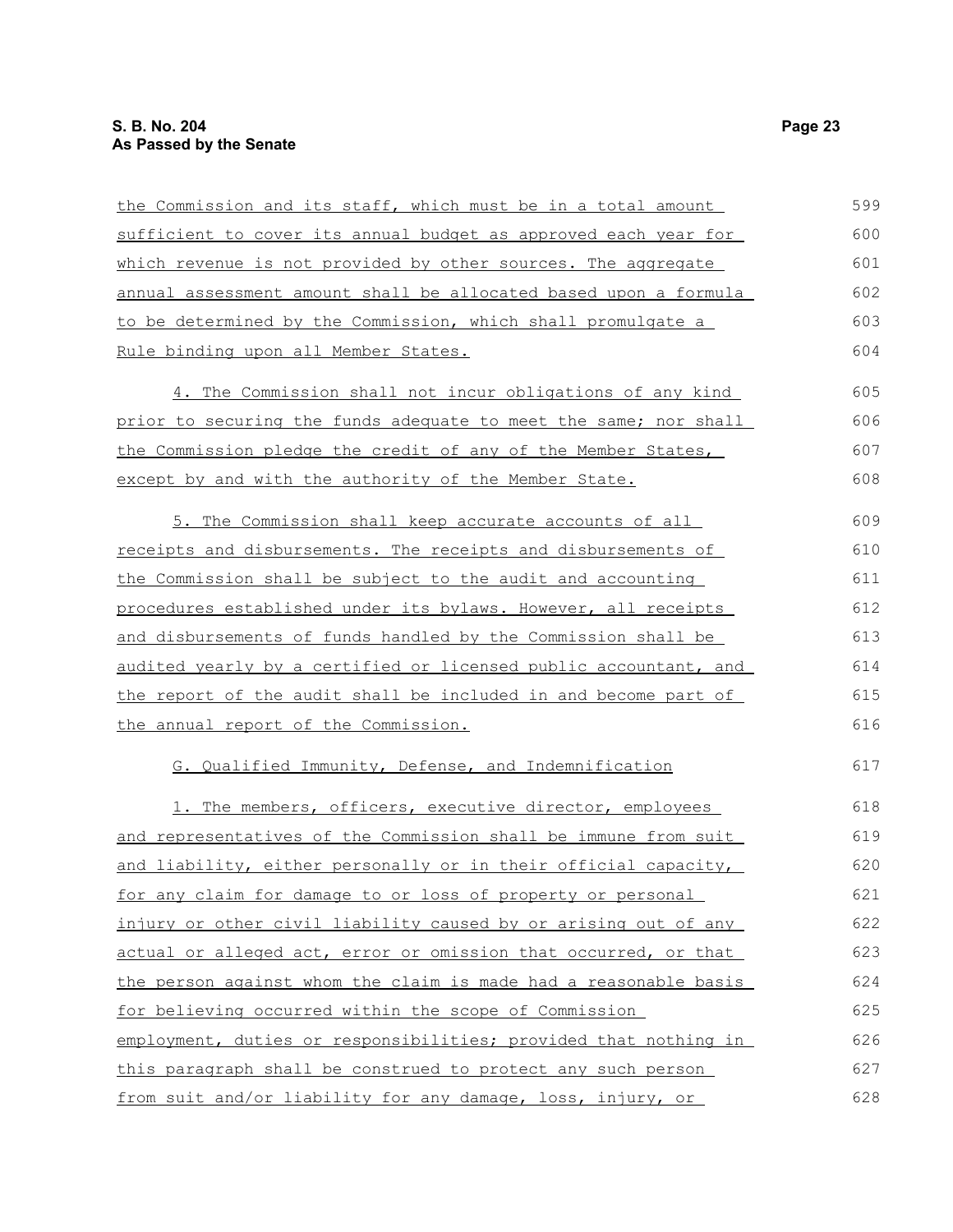| liability caused by the intentional or willful or wanton               | 629 |
|------------------------------------------------------------------------|-----|
| misconduct of that person.                                             | 630 |
| 2. The Commission shall defend any member, officer,                    | 631 |
| executive director, employee or representative of the Commission       | 632 |
| <u>in any civil action seeking to impose liability arising out of</u>  | 633 |
| any actual or alleged act, error, or omission that occurred            | 634 |
| within the scope of Commission employment, duties, or                  | 635 |
| responsibilities, or that the person against whom the claim is         | 636 |
| <u>made had a reasonable basis for believing occurred within the</u>   | 637 |
| scope of Commission employment, duties, or responsibilities;           | 638 |
| provided that nothing herein shall be construed to prohibit that       | 639 |
| person from retaining his or her own counsel; and provided             | 640 |
| <u>further, that the actual or alleged act, error, or omission did</u> | 641 |
| not result from that persons intentional or willful or wanton          | 642 |
| misconduct.                                                            | 643 |
| 3. The Commission shall indemnify and hold harmless any                | 644 |
| member, officer, executive director, employee, or representative       | 645 |
| of the Commission for the amount of any settlement or judgment         | 646 |
| obtained against that person arising out of any actual or              | 647 |
| alleged act, error, or omission that occurred within the scope         | 648 |
| of Commission employment, duties, or responsibilities, or that         | 649 |
| such person had a reasonable basis for believing occurred within       | 650 |
| the scope of Commission employment, duties, or responsibilities,       | 651 |
| provided that the actual or alleged act, error, or omission did        | 652 |
| not result from the intentional or willful or wanton misconduct        | 653 |
| of that person.                                                        | 654 |
| SECTION 10. DATA SYSTEM                                                | 655 |
| A. The Commission shall provide for the development,                   | 656 |
| maintenance, operation, and utilization of a coordinated               | 657 |

database and reporting system containing licensure, Adverse

658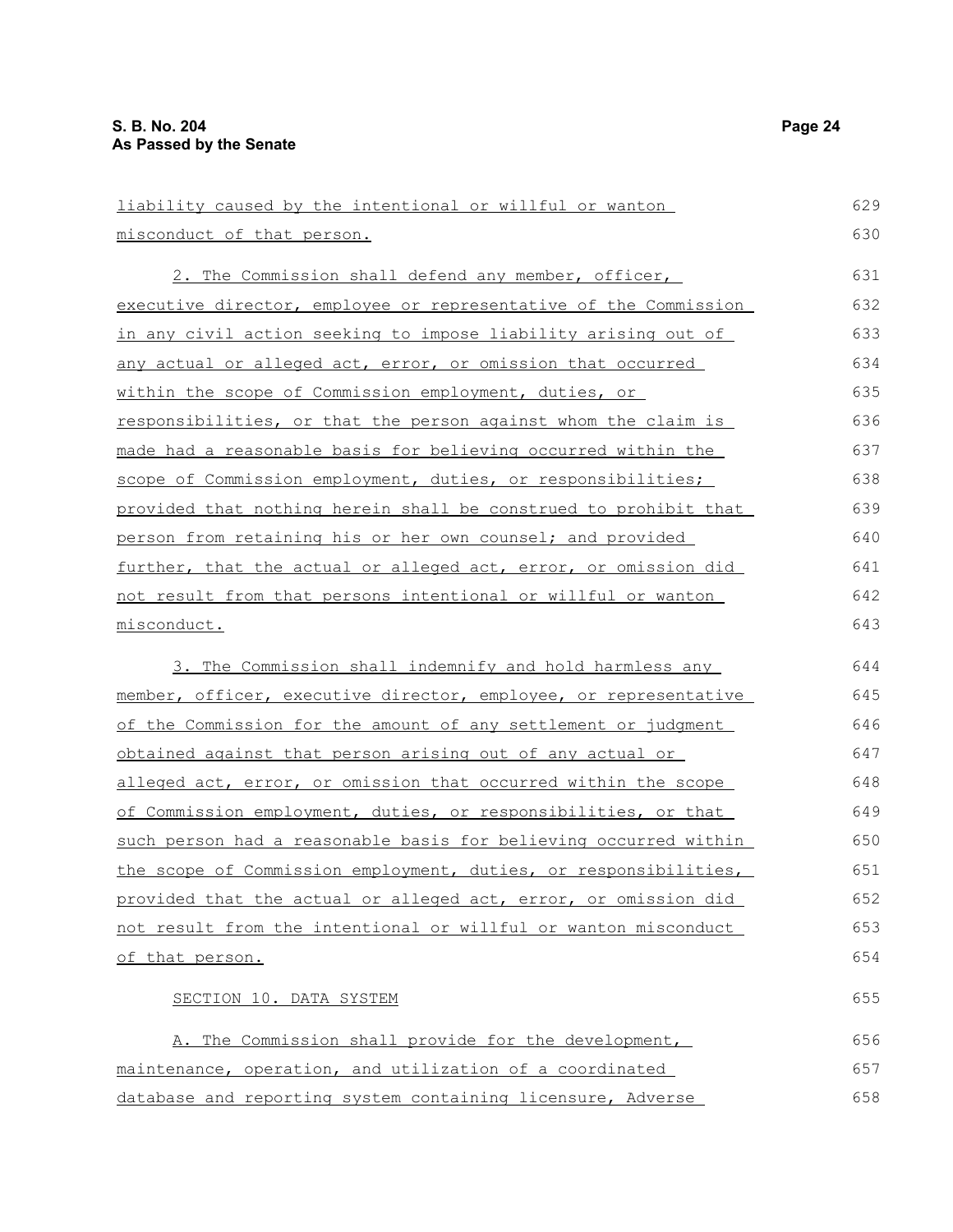| Action, and Investigative Information on all licensed            | 659 |
|------------------------------------------------------------------|-----|
| individuals in Member States.                                    | 660 |
| B. Notwithstanding any other provision of State law to the       | 661 |
| contrary, a Member State shall submit a uniform data set to the  | 662 |
| Data System on all individuals to whom this Compact is           | 663 |
| applicable as required by the Rules of the Commission,           | 664 |
| including:                                                       | 665 |
| 1. Identifying information;                                      | 666 |
| 2. Licensure data;                                               | 667 |
| 3. Adverse Actions against a license or Privilege to             | 668 |
| Practice;                                                        | 669 |
| 4. Non-confidential information related to Alternative           | 670 |
| Program participation;                                           | 671 |
| 5. Any denial of application for licensure, and the              | 672 |
| reason(s) for such denial;                                       | 673 |
| 6. Current Significant Investigative Information; and            | 674 |
| 7. Other information that may facilitate the                     | 675 |
| administration of this Compact, as determined by the Rules of    | 676 |
| the Commission.                                                  | 677 |
| C. Investigative Information pertaining to a Licensee in         | 678 |
| any Member State will only be available to other Member States.  | 679 |
| D. The Commission shall promptly notify all Member States        | 680 |
| of any Adverse Action taken against a Licensee or an individual  | 681 |
| applying for a license. Adverse Action information pertaining to | 682 |
| a Licensee in any Member State will be available to any other    | 683 |
| Member State.                                                    | 684 |
| E. Member States contributing information to the Data            | 685 |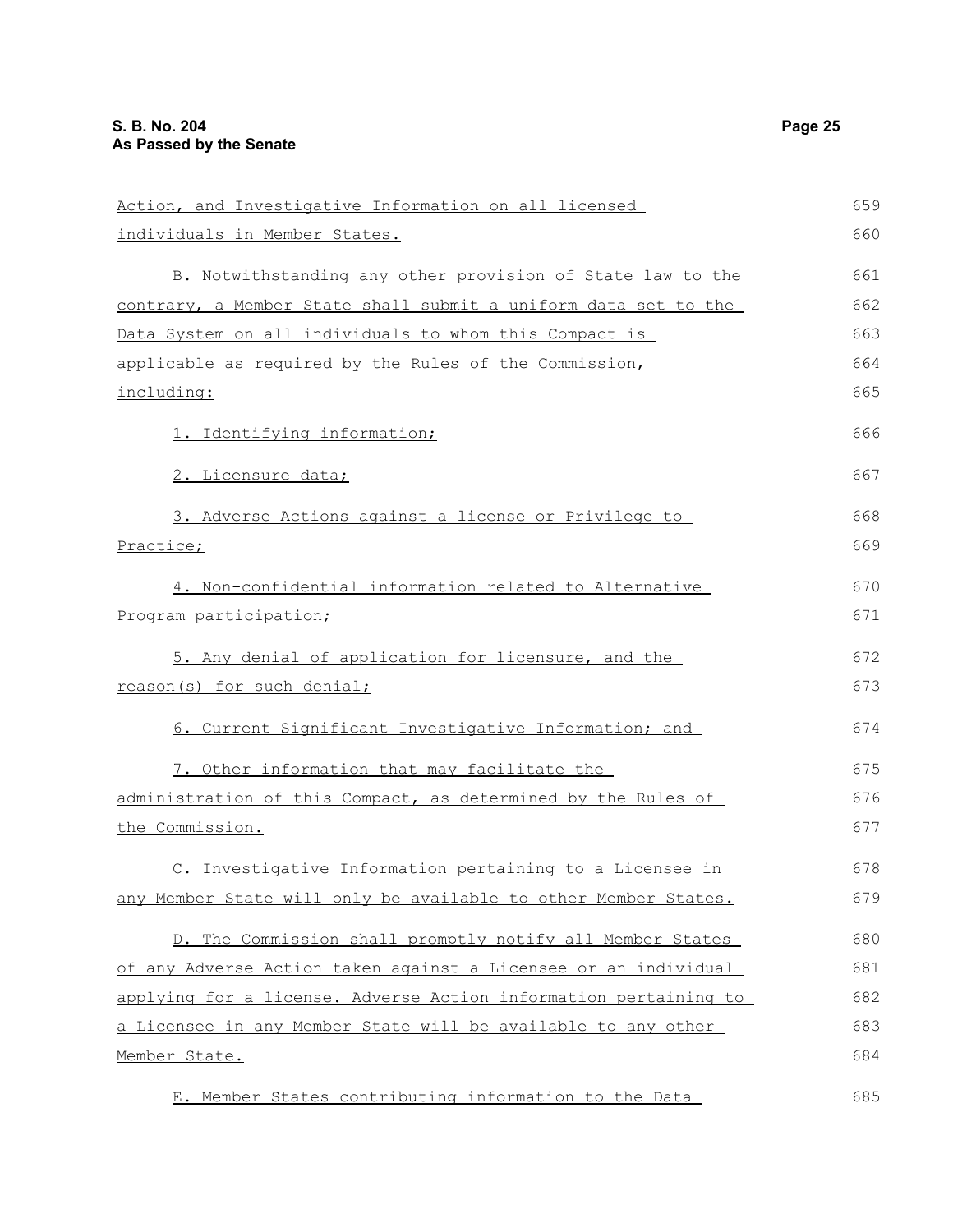| System may designate information that may not be shared with the | 686 |
|------------------------------------------------------------------|-----|
| public without the express permission of the contributing State. | 687 |
| F. Any information submitted to the Data System that is          | 688 |
| subsequently required to be expunged by the laws of the Member   | 689 |
| State contributing the information shall be removed from the     | 690 |
| Data System.                                                     | 691 |
| SECTION 11. RULEMAKING                                           | 692 |
| A. The Commission shall promulgate reasonable Rules in           | 693 |
| order to effectively and efficiently achieve the purpose of the  | 694 |
| Compact. Notwithstanding the foregoing, in the event the         | 695 |
| Commission exercises its Rulemaking authority in a manner that   | 696 |
| is beyond the scope of the purposes of the Compact, or the       | 697 |
| powers granted hereunder, then such an action by the Commission  | 698 |
| shall be invalid and have no force or effect.                    | 699 |
| B. The Commission shall exercise its Rulemaking powers           | 700 |
| pursuant to the criteria set forth in this Section and the Rules | 701 |
| adopted thereunder. Rules and amendments shall become binding as | 702 |
| of the date specified in each Rule or amendment.                 | 703 |
| C. If a majority of the legislatures of the Member States        | 704 |
| rejects a Rule, by enactment of a statute or resolution in the   | 705 |
| same manner used to adopt the Compact within four (4) years of   | 706 |
| the date of adoption of the Rule, then such Rule shall have no   | 707 |
| further force and effect in any Member State.                    | 708 |
| D. Rules or amendments to the Rules shall be adopted at a        | 709 |
| reqular or special meeting of the Commission.                    | 710 |
| E. Prior to promulgation and adoption of a final Rule or         | 711 |
| Rules by the Commission, and at least thirty (30) days in        | 712 |
| advance of the meeting at which the Rule will be considered and  | 713 |
| voted upon, the Commission shall file a Notice of Proposed       | 714 |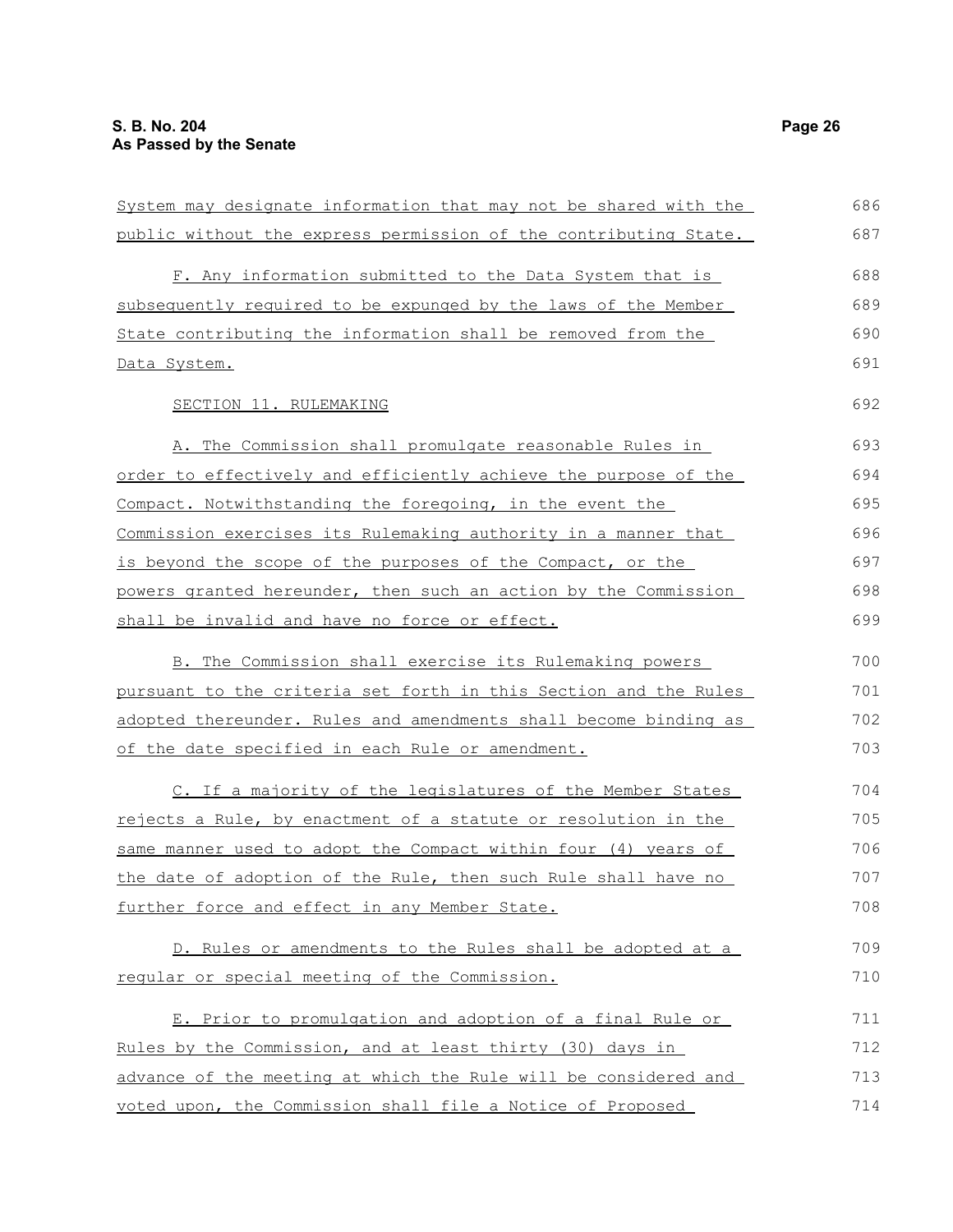| Rulemaking:                                                      | 715 |
|------------------------------------------------------------------|-----|
| 1. On the website of the Commission or other publicly            | 716 |
| accessible platform; and                                         | 717 |
| 2. On the website of each Member State Professional              | 718 |
| Counseling Licensing Board or other publicly accessible platform | 719 |
| or the publication in which each State would otherwise publish   | 720 |
| proposed Rules.                                                  | 721 |
| F. The Notice of Proposed Rulemaking shall include:              | 722 |
| 1. The proposed time, date, and location of the meeting in       | 723 |
| which the Rule will be considered and voted upon;                | 724 |
| 2. The text of the proposed Rule or amendment and the            | 725 |
| reason for the proposed Rule;                                    | 726 |
| 3. A request for comments on the proposed Rule from any          | 727 |
| interested person; and                                           | 728 |
| 4. The manner in which interested persons may submit             | 729 |
| notice to the Commission of their intention to attend the public | 730 |
| hearing and any written comments.                                | 731 |
| G. Prior to adoption of a proposed Rule, the Commission          | 732 |
| shall allow persons to submit written data, facts, opinions, and | 733 |
| arguments, which shall be made available to the public.          | 734 |
| H. The Commission shall grant an opportunity for a public        | 735 |
| hearing before it adopts a Rule or amendment if a hearing is     | 736 |
| requested by:                                                    | 737 |
| 1. At least twenty-five (25) persons;                            | 738 |
| 2. A State or federal governmental subdivision or agency;        | 739 |
| $\overline{\circ}$                                               | 740 |
| 3. An association having at least twenty-five (25)               | 741 |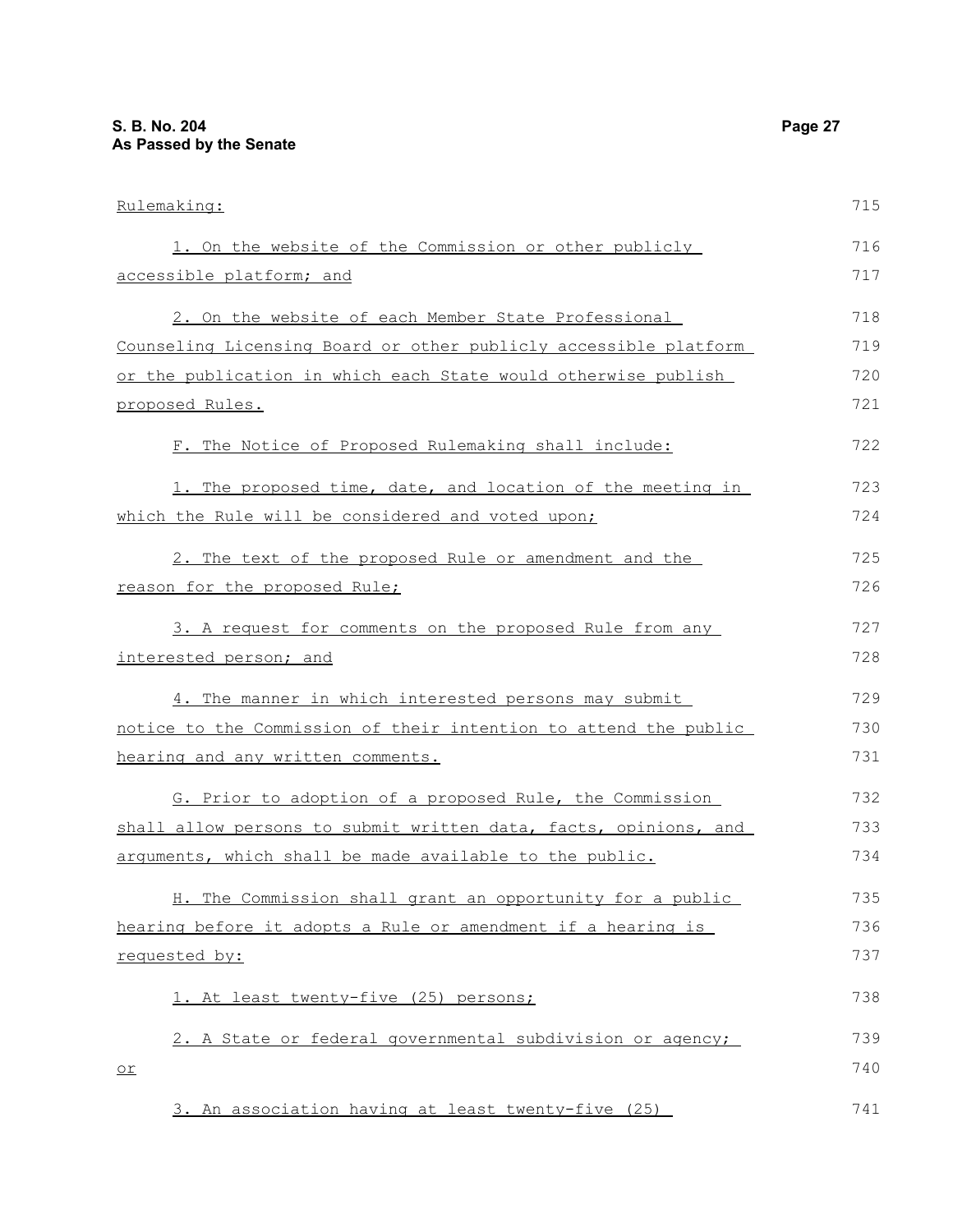| members.                                                         | 742 |
|------------------------------------------------------------------|-----|
| I. If a hearing is held on the proposed Rule or amendment,       | 743 |
| the Commission shall publish the place, time, and date of the    | 744 |
| scheduled public hearing. If the hearing is held via electronic  | 745 |
| means, the Commission shall publish the mechanism for access to  | 746 |
| the electronic hearing.                                          | 747 |
| 1. All persons wishing to be heard at the hearing shall          | 748 |
| notify the executive director of the Commission or other         | 749 |
| designated member in writing of their desire to appear and       | 750 |
| testify at the hearing not less than five (5) business days      | 751 |
| before the scheduled date of the hearing.                        | 752 |
| 2. Hearings shall be conducted in a manner providing each        | 753 |
| person who wishes to comment a fair and reasonable opportunity   | 754 |
| to comment orally or in writing.                                 | 755 |
| 3. All hearings will be recorded. A copy of the recording        | 756 |
| will be made available on request.                               | 757 |
| 4. Nothing in this section shall be construed as requiring       | 758 |
| a separate hearing on each Rule. Rules may be grouped for the    | 759 |
| convenience of the Commission at hearings required by this       | 760 |
| section.                                                         | 761 |
| J. Following the scheduled hearing date, or by the close         | 762 |
| of business on the scheduled hearing date if the hearing was not | 763 |
| held, the Commission shall consider all written and oral         | 764 |
| comments received.                                               | 765 |
| K. If no written notice of intent to attend the public           | 766 |
| hearing by interested parties is received, the Commission may    | 767 |
| proceed with promulgation of the proposed Rule without a public  | 768 |
| hearing.                                                         | 769 |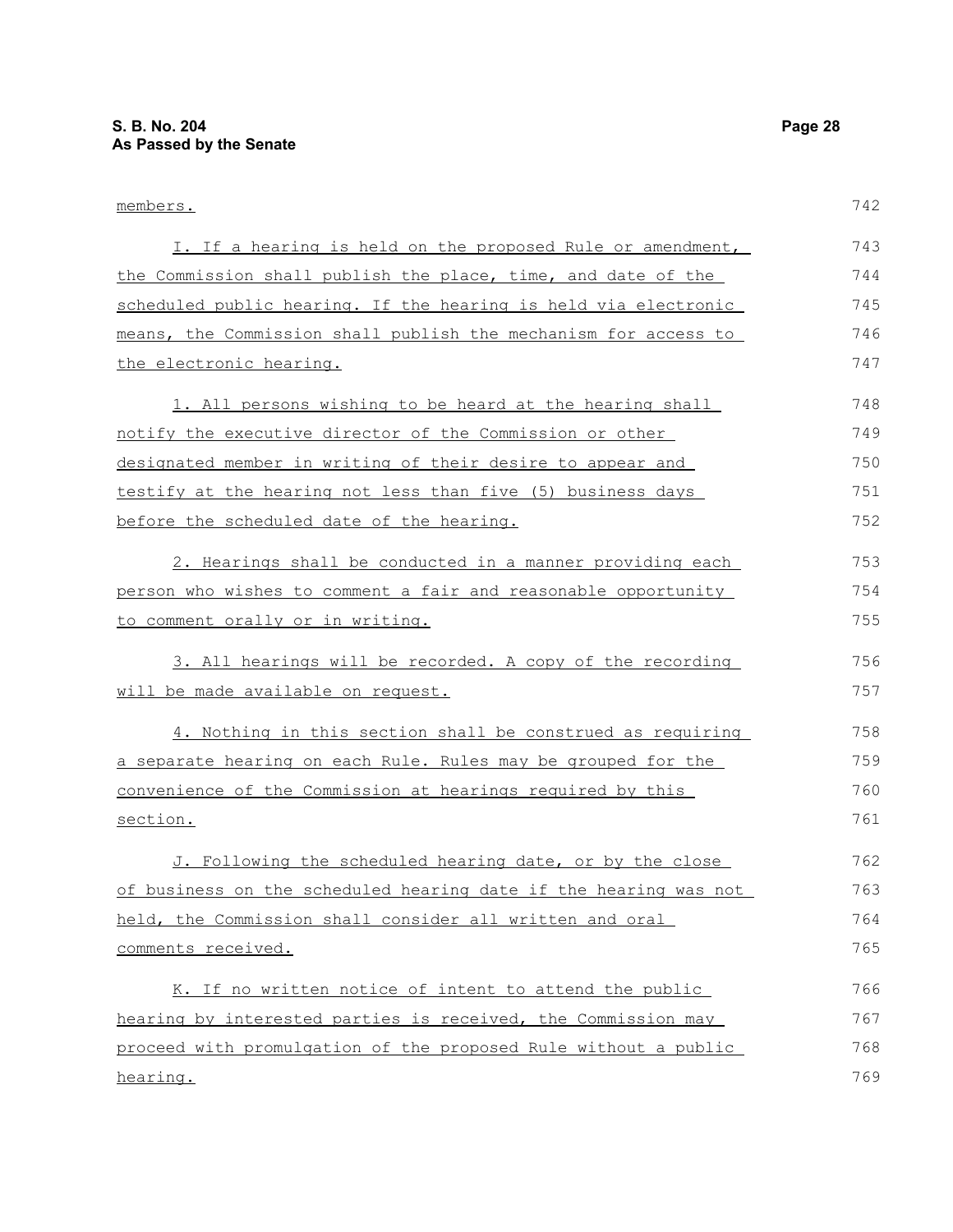| L. The Commission shall, by majority vote of all members,        | 770 |
|------------------------------------------------------------------|-----|
| take final action on the proposed Rule and shall determine the   | 771 |
| effective date of the Rule, if any, based on the Rulemaking      | 772 |
| record and the full text of the Rule.                            | 773 |
| M. Upon determination that an emergency exists, the              | 774 |
| Commission may consider and adopt an emergency Rule without      | 775 |
| prior notice, opportunity for comment, or hearing, provided that | 776 |
| the usual Rulemaking procedures provided in the Compact and in   | 777 |
| this section shall be retroactively applied to the Rule as soon  | 778 |
| as reasonably possible, in no event later than ninety (90) days  | 779 |
| after the effective date of the Rule. For the purposes of this   | 780 |
| provision, an emergency Rule is one that must be adopted         | 781 |
| <u>immediately in order to:</u>                                  | 782 |
| 1. Meet an imminent threat to public health, safety, or          | 783 |
| welfare;                                                         | 784 |
| 2. Prevent a loss of Commission or Member State funds;           | 785 |
| 3. Meet a deadline for the promulgation of an                    | 786 |
| administrative Rule that is established by federal law or Rule;  | 787 |
| $\underline{\circ r}$                                            | 788 |
| 4. Protect public health and safety.                             | 789 |
| N. The Commission or an authorized committee of the              | 790 |
| Commission may direct revisions to a previously adopted Rule or  | 791 |
| amendment for purposes of correcting typographical errors,       | 792 |
| errors in format, errors in consistency, or grammatical errors.  | 793 |
| Public notice of any revisions shall be posted on the website of | 794 |
| the Commission. The revision shall be subject to challenge by    | 795 |
| any person for a period of thirty (30) days after posting. The   | 796 |
| revision may be challenged only on grounds that the revision     | 797 |
| results in a material change to a Rule. A challenge shall be     | 798 |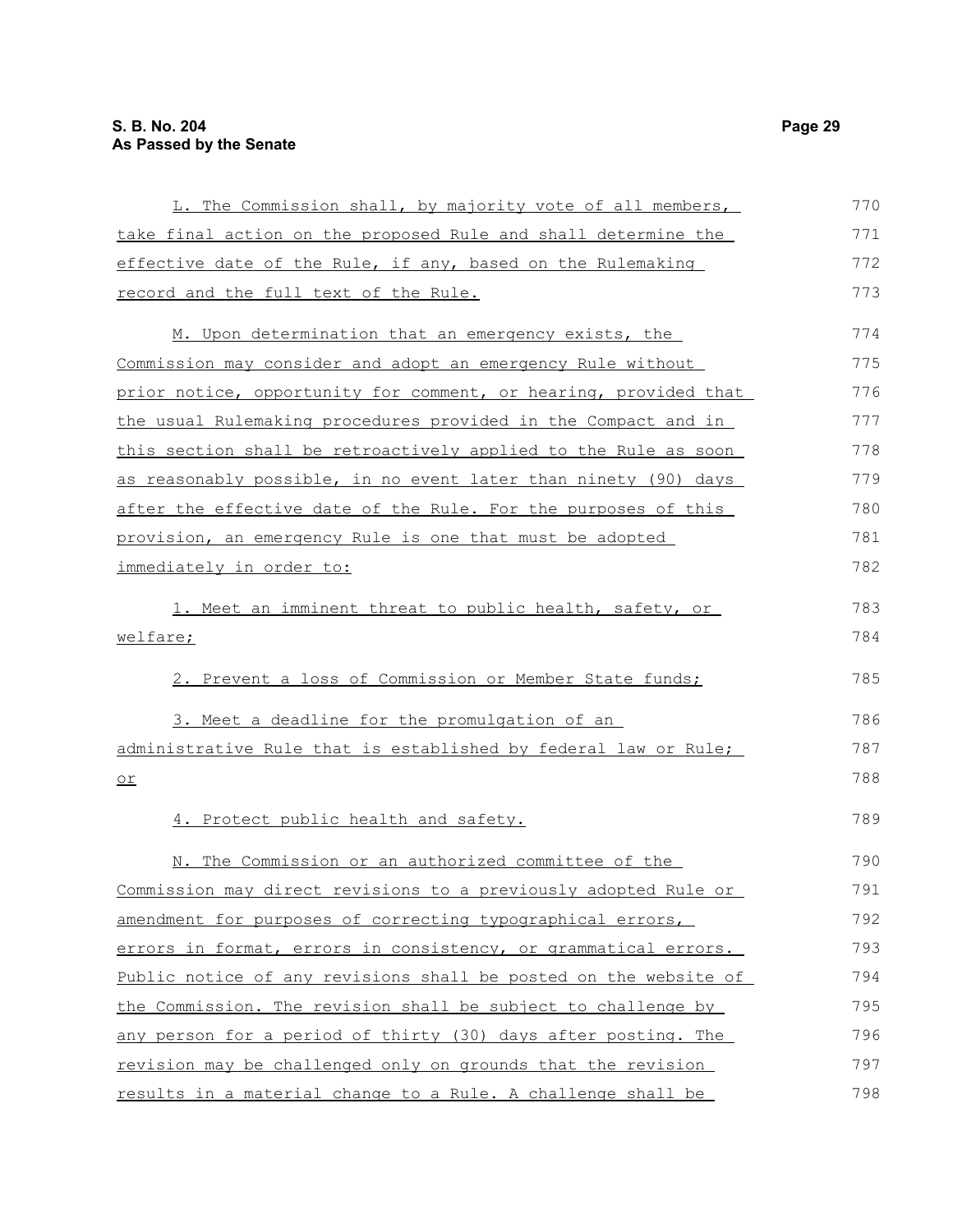| made in writing and delivered to the chair of the Commission     | 799 |
|------------------------------------------------------------------|-----|
| prior to the end of the notice period. If no challenge is made,  | 800 |
| the revision will take effect without further action. If the     | 801 |
| revision is challenged, the revision may not take effect without | 802 |
| the approval of the Commission.                                  | 803 |
| SECTION 12. OVERSIGHT, DISPUTE RESOLUTION, AND ENFORCEMENT       | 804 |
| A. Oversight                                                     | 805 |
| 1. The executive, legislative, and judicial branches of          | 806 |
| State government in each Member State shall enforce this Compact | 807 |
| and take all actions necessary and appropriate to effectuate the | 808 |
| Compacts purposes and intent. The provisions of this Compact and | 809 |
| the Rules promulgated hereunder shall have standing as statutory | 810 |
| law.                                                             | 811 |
| 2. All courts shall take judicial notice of the Compact          | 812 |
| and the Rules in any judicial or administrative proceeding in a  | 813 |
| Member State pertaining to the subject matter of this Compact    | 814 |
| which may affect the powers, responsibilities, or actions of the | 815 |
| Commission.                                                      | 816 |
| 3. The Commission shall be entitled to receive service of        | 817 |
| process in any such proceeding and shall have standing to        | 818 |
| intervene in such a proceeding for all purposes. Failure to      | 819 |
| provide service of process to the Commission shall render a      | 820 |
| judgment or order void as to the Commission, this Compact, or    | 821 |
| promulgated Rules.                                               | 822 |
| B. Default, Technical Assistance, and Termination                | 823 |
| 1. If the Commission determines that a Member State has          | 824 |
| defaulted in the performance of its obligations or               | 825 |
| responsibilities under this Compact or the promulgated Rules,    | 826 |
| the Commission shall:                                            | 827 |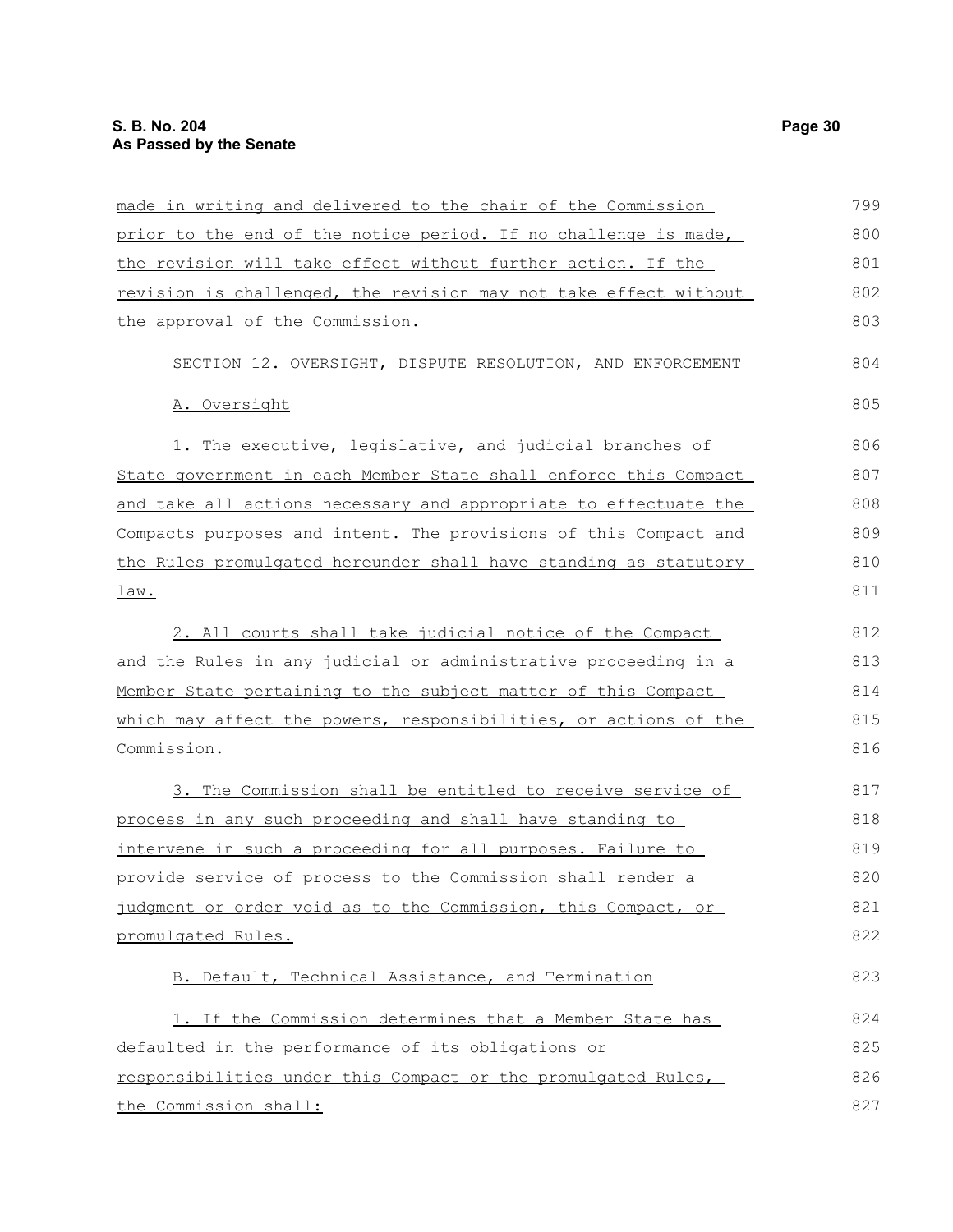| a. Provide written notice to the defaulting State and            | 828 |
|------------------------------------------------------------------|-----|
| other Member States of the nature of the default, the proposed   | 829 |
| means of curing the default and/or any other action to be taken  | 830 |
| by the Commission; and                                           | 831 |
| b. Provide remedial training and specific technical              | 832 |
| assistance regarding the default.                                | 833 |
| C. If a State in default fails to cure the default, the          | 834 |
| defaulting State may be terminated from the Compact upon an      | 835 |
| affirmative vote of a majority of the Member States, and all     | 836 |
| rights, privileges and benefits conferred by this Compact may be | 837 |
| terminated on the effective date of termination. A cure of the   | 838 |
| default does not relieve the offending State of obligations or   | 839 |
| liabilities incurred during the period of default.               | 840 |
| D. Termination of membership in the Compact shall be             | 841 |
| imposed only after all other means of securing compliance have   | 842 |
| been exhausted. Notice of intent to suspend or terminate shall   | 843 |
| be given by the Commission to the governor, the majority and     | 844 |
| minority leaders of the defaulting States legislature, and each  | 845 |
| of the Member States.                                            | 846 |
| E. A State that has been terminated is responsible for all       | 847 |
| assessments, obligations, and liabilities incurred through the   | 848 |
| effective date of termination, including obligations that extend | 849 |
| beyond the effective date of termination.                        | 850 |
| F. The Commission shall not bear any costs related to a          | 851 |
| State that is found to be in default or that has been terminated | 852 |
| from the Compact, unless agreed upon in writing between the      | 853 |
| Commission and the defaulting State.                             | 854 |
| G. The defaulting State may appeal the action of the             | 855 |
| Commission by petitioning the U.S. District Court for the        | 856 |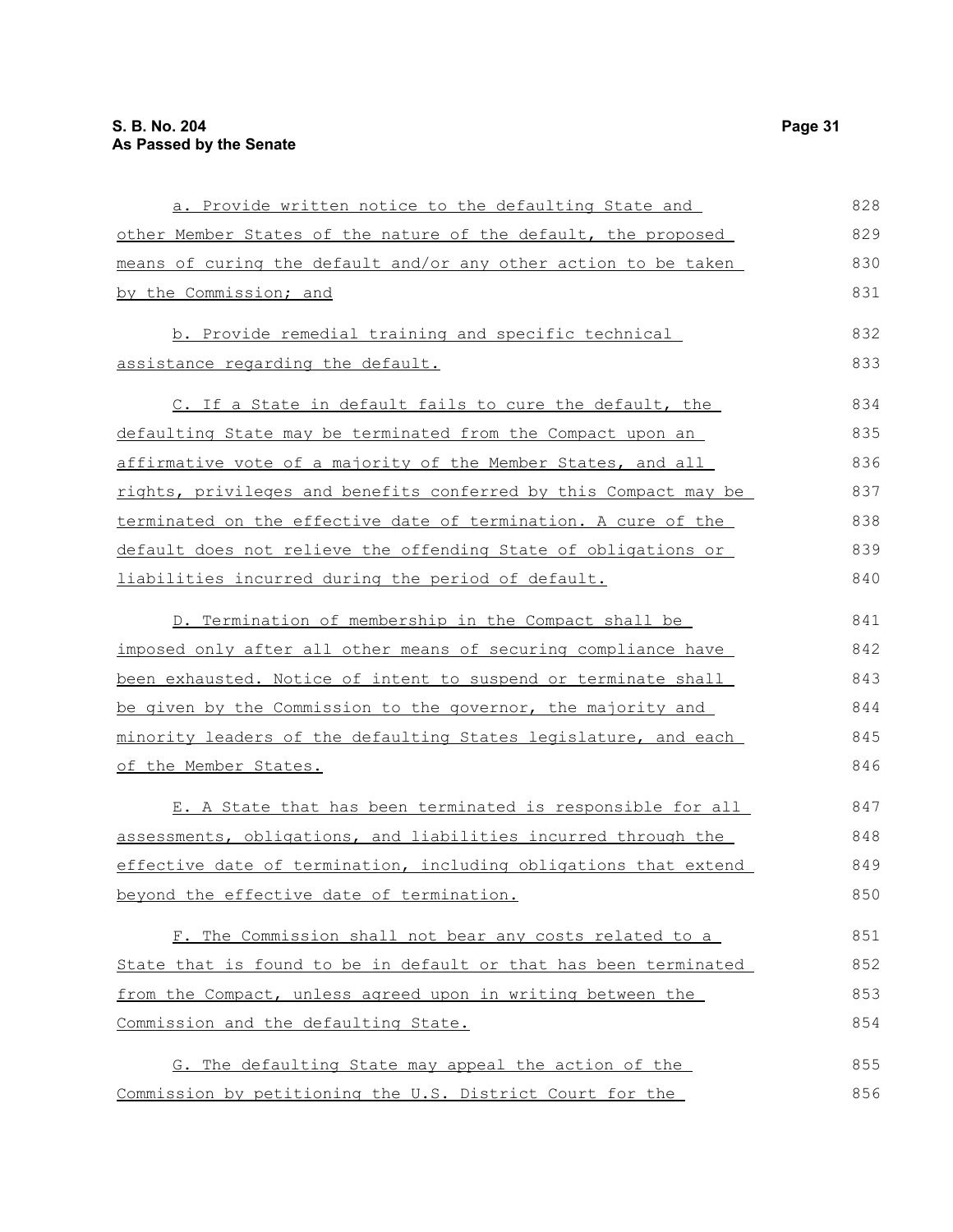| District of Columbia or the federal district where the                | 857 |
|-----------------------------------------------------------------------|-----|
| Commission has its principal offices. The prevailing member           | 858 |
| shall be awarded all costs of such litigation, including              | 859 |
| reasonable attorneys fees.                                            | 860 |
| H. Dispute Resolution                                                 | 861 |
| 1. Upon request by a Member State, the Commission shall               | 862 |
| <u>attempt to resolve disputes related to the Compact that arise</u>  | 863 |
| among Member States and between member and non-Member States.         | 864 |
| 2. The Commission shall promulgate a Rule providing for               | 865 |
| both mediation and binding dispute resolution for disputes as         | 866 |
| appropriate.                                                          | 867 |
| I. Enforcement                                                        | 868 |
| 1. The Commission, in the reasonable exercise of its                  | 869 |
| discretion, shall enforce the provisions and Rules of this            | 870 |
| Compact.                                                              | 871 |
| 2. By majority vote, the Commission may initiate legal                | 872 |
| <u>action in the United States District Court for the District of</u> | 873 |
| Columbia or the federal district where the Commission has its         | 874 |
| principal offices against a Member State in default to enforce        | 875 |
| compliance with the provisions of the Compact and its                 | 876 |
| promulgated Rules and bylaws. The relief sought may include both      | 877 |
| injunctive relief and damages. In the event judicial enforcement      | 878 |
| is necessary, the prevailing member shall be awarded all costs        | 879 |
| of such litigation, including reasonable attorneys fees.              | 880 |
| 3. The remedies herein shall not be the exclusive remedies            | 881 |
| of the Commission. The Commission may pursue any other remedies       | 882 |
| available under federal or State law.                                 | 883 |
| SECTION 13. DATE OF IMPLEMENTATION OF THE COUNSELING                  | 884 |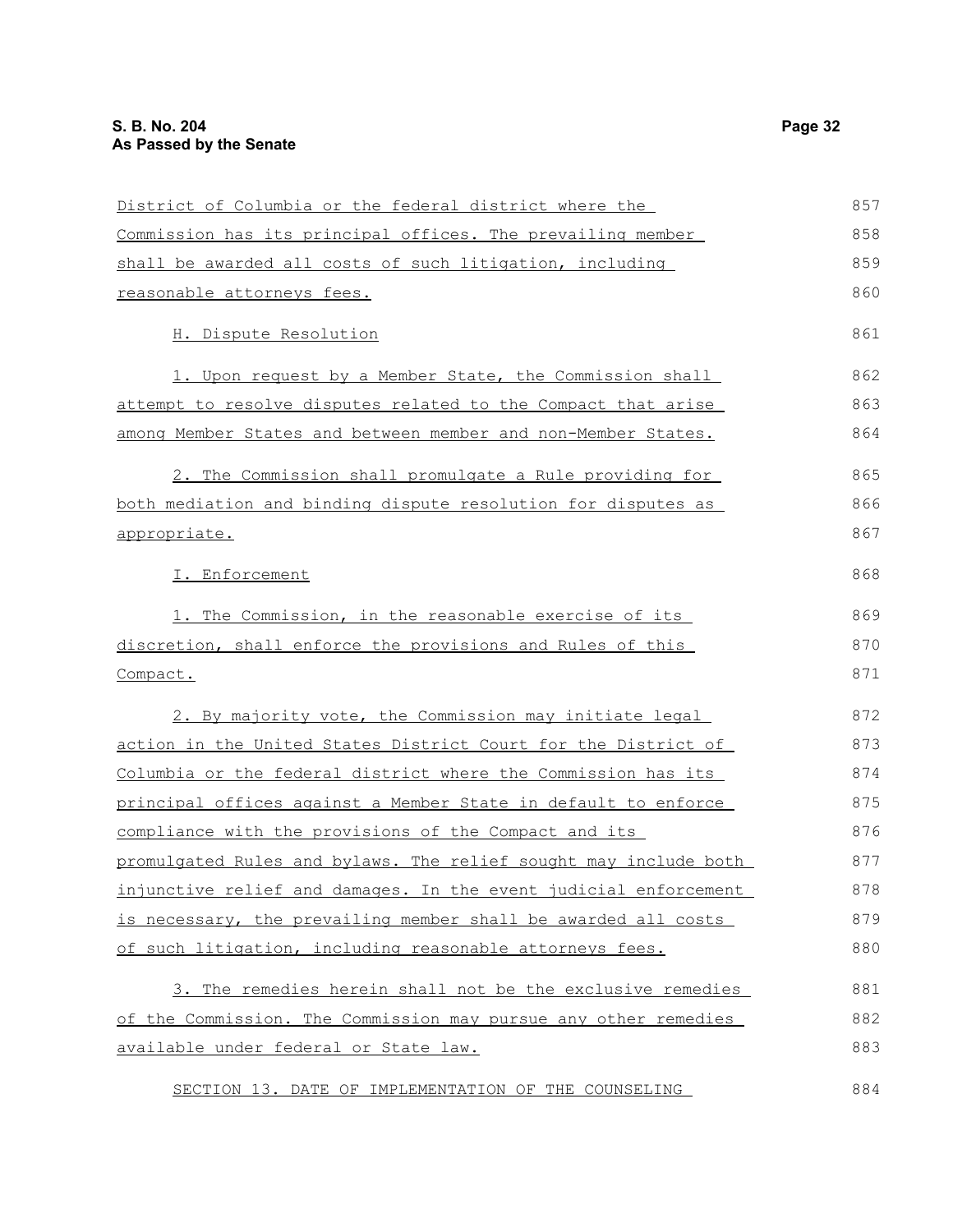| COMPACT COMMISSION AND ASSOCIATED RULES, WITHDRAWAL, AND         | 885 |
|------------------------------------------------------------------|-----|
| AMENDMENT                                                        | 886 |
| A. The Compact shall come into effect on the date on which       | 887 |
| the Compact statute is enacted into law in the tenth Member      | 888 |
| State. The provisions, which become effective at that time,      | 889 |
| shall be limited to the powers granted to the Commission         | 890 |
| relating to assembly and the promulgation of Rules. Thereafter,  | 891 |
| the Commission shall meet and exercise Rulemaking powers         | 892 |
| necessary to the implementation and administration of the        | 893 |
| Compact.                                                         | 894 |
| B. Any State that joins the Compact subsequent to the            | 895 |
| Commissions initial adoption of the Rules shall be subject to    | 896 |
| the Rules as they exist on the date on which the Compact becomes | 897 |
| law in that State. Any Rule that has been previously adopted by  | 898 |
| the Commission shall have the full force and effect of law on    | 899 |
| the day the Compact becomes law in that State.                   | 900 |
| C. Any Member State may withdraw from this Compact by            | 901 |
| enacting a statute repealing the same.                           | 902 |
| 1. A Member State's withdrawal shall not take effect until       | 903 |
| six (6) months after enactment of the repealing statute.         | 904 |
| 2. Withdrawal shall not affect the continuing requirement        | 905 |
| of the withdrawing States Professional Counseling Licensing      | 906 |
| Board to comply with the investigative and Adverse Action        | 907 |
| reporting requirements of this act prior to the effective date   | 908 |
| of withdrawal.                                                   | 909 |
| D. Nothing contained in this Compact shall be construed to       | 910 |
| invalidate or prevent any Professional Counseling licensure      | 911 |
| agreement or other cooperative arrangement between a Member      | 912 |
| State and a non-Member State that does not conflict with the     | 913 |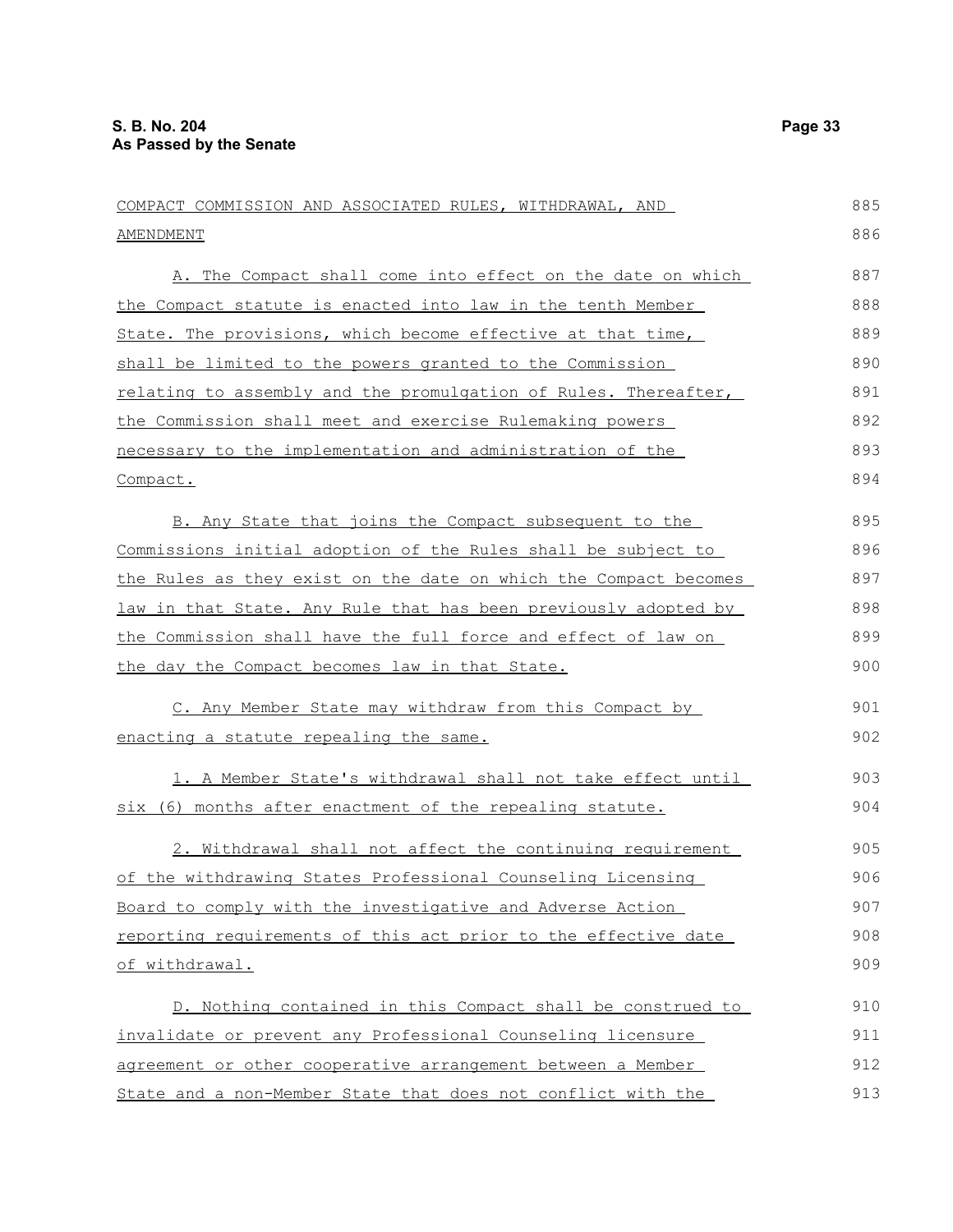| provisions of this Compact.                                            | 914 |
|------------------------------------------------------------------------|-----|
| E. This Compact may be amended by the Member States. No                | 915 |
| amendment to this Compact shall become effective and binding           | 916 |
| upon any Member State until it is enacted into the laws of all         | 917 |
| Member States.                                                         | 918 |
| SECTION 14. CONSTRUCTION AND SEVERABILITY                              | 919 |
| This Compact shall be liberally construed so as to                     | 920 |
| effectuate the purposes thereof. The provisions of this Compact        | 921 |
| shall be severable and if any phrase, clause, sentence or              | 922 |
| provision of this Compact is declared to be contrary to the            | 923 |
| <u>constitution of any Member State or of the United States or the</u> | 924 |
| applicability thereof to any government, agency, person or             | 925 |
| circumstance is held invalid, the validity of the remainder of         | 926 |
| this Compact and the applicability thereof to any government,          | 927 |
| agency, person or circumstance shall not be affected thereby. If       | 928 |
| this Compact shall be held contrary to the constitution of any         | 929 |
| Member State, the Compact shall remain in full force and effect        | 930 |
| as to the remaining Member States and in full force and effect         | 931 |
| as to the Member State affected as to all severable matters.           | 932 |

A. A Licensee providing Professional Counseling services in a Remote State under the Privilege to Practice shall adhere to the laws and regulations, including scope of practice, of the Remote State. B. Nothing herein prevents the enforcement of any other 934 935 936 937 938

SECTION 15. BINDING EFFECT OF COMPACT AND OTHER LAWS

law of a Member State that is not inconsistent with the Compact. C. Any laws in a Member State in conflict with the Compact are superseded to the extent of the conflict. 939 940 941

914

933